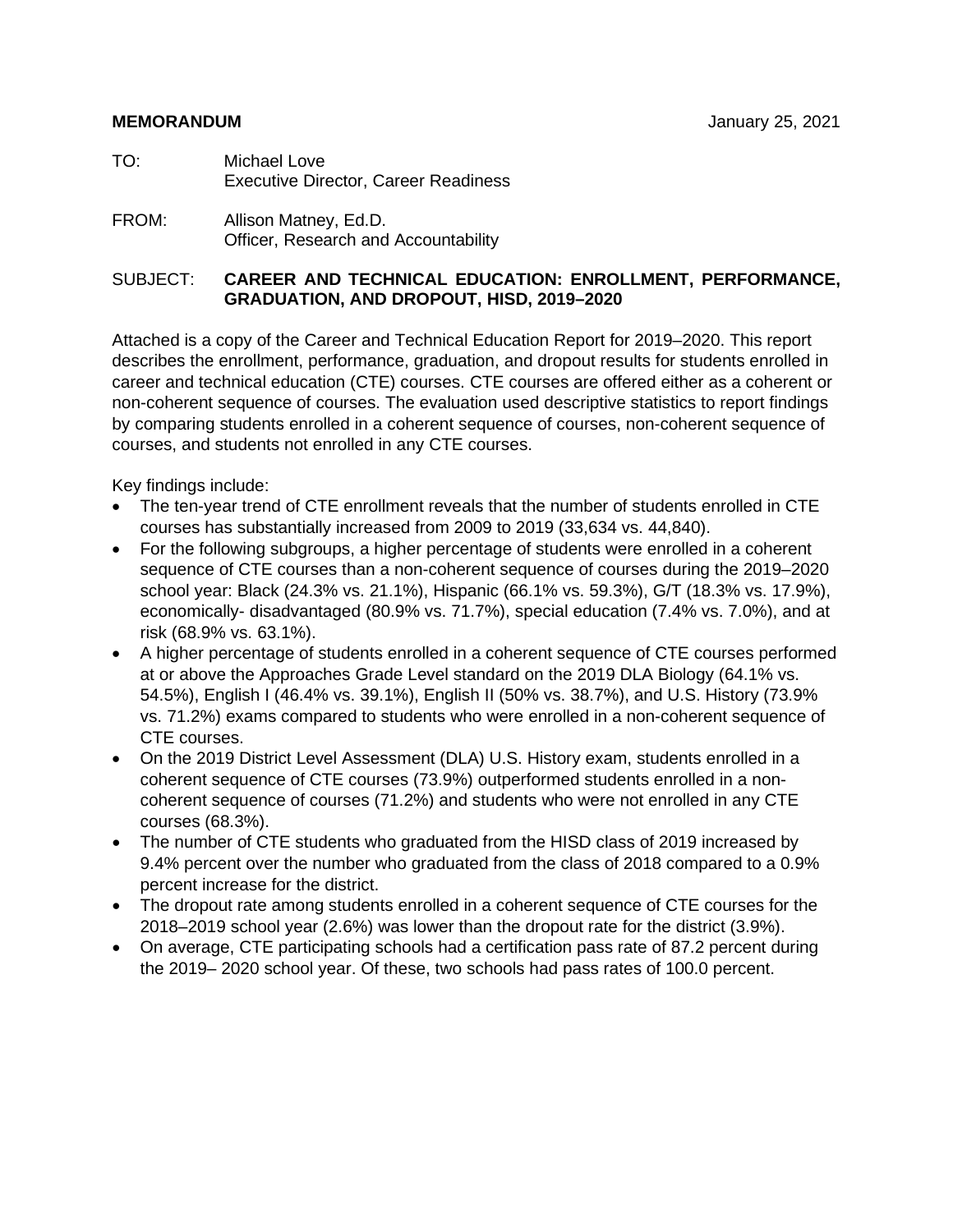Further distribution of this report is at your discretion. Should you have any further questions, please contact me at 713-556-6700.

\_\_\_\_\_\_\_\_\_\_\_\_\_\_\_\_\_\_\_\_\_\_\_\_\_\_\_\_\_\_\_\_\_AEM

Attachment

cc: Grenita Lathan, Ph.D. Silvia Trinh Yolanda Rodriguez Richard Cruz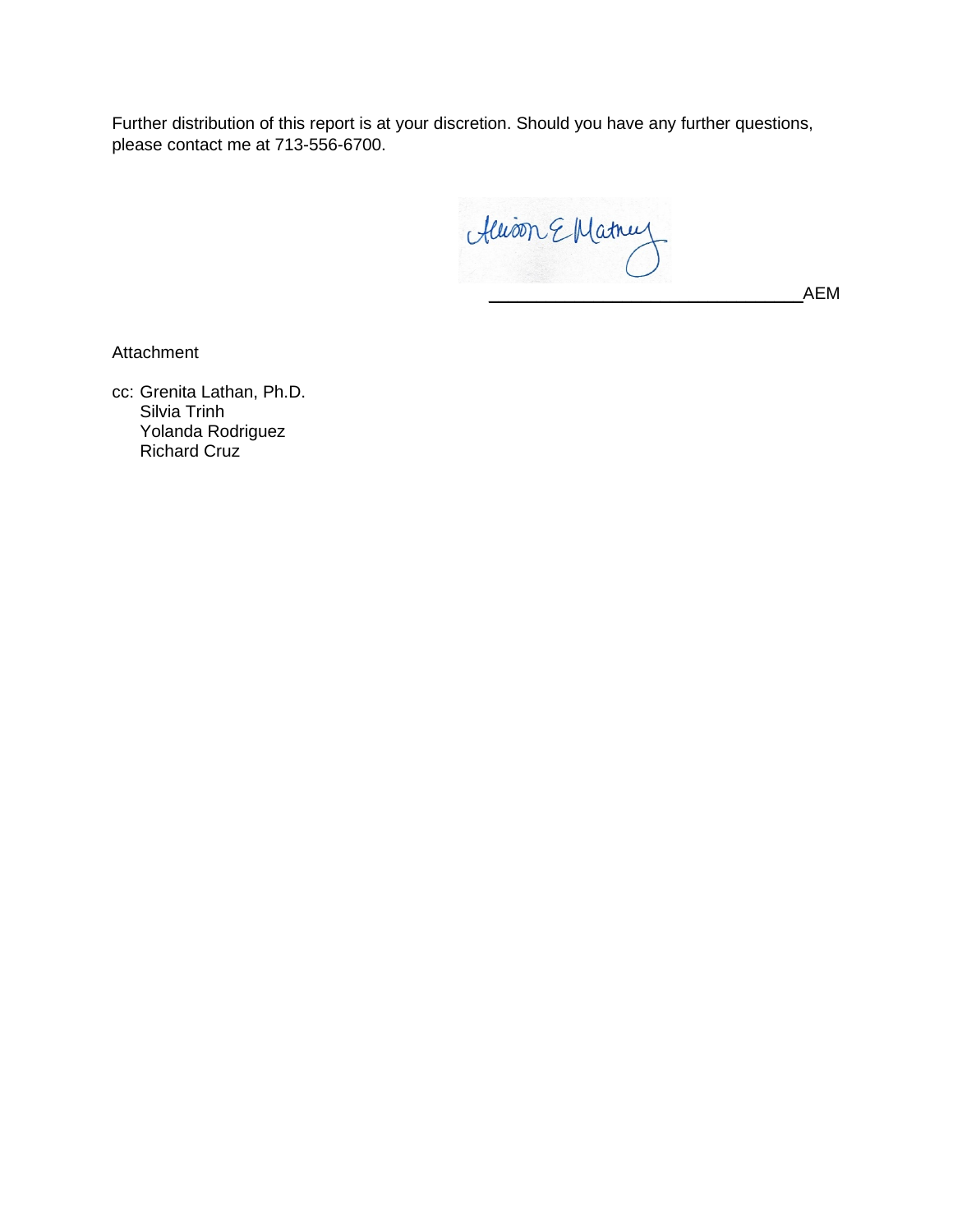## **Houston Independent School District**

# **RESEARCH** Educational Program Report

**career and technical education: Enrollment, performance, graduation, AND dropout, hisd, 2019-2020**

# HISD Research and Accountability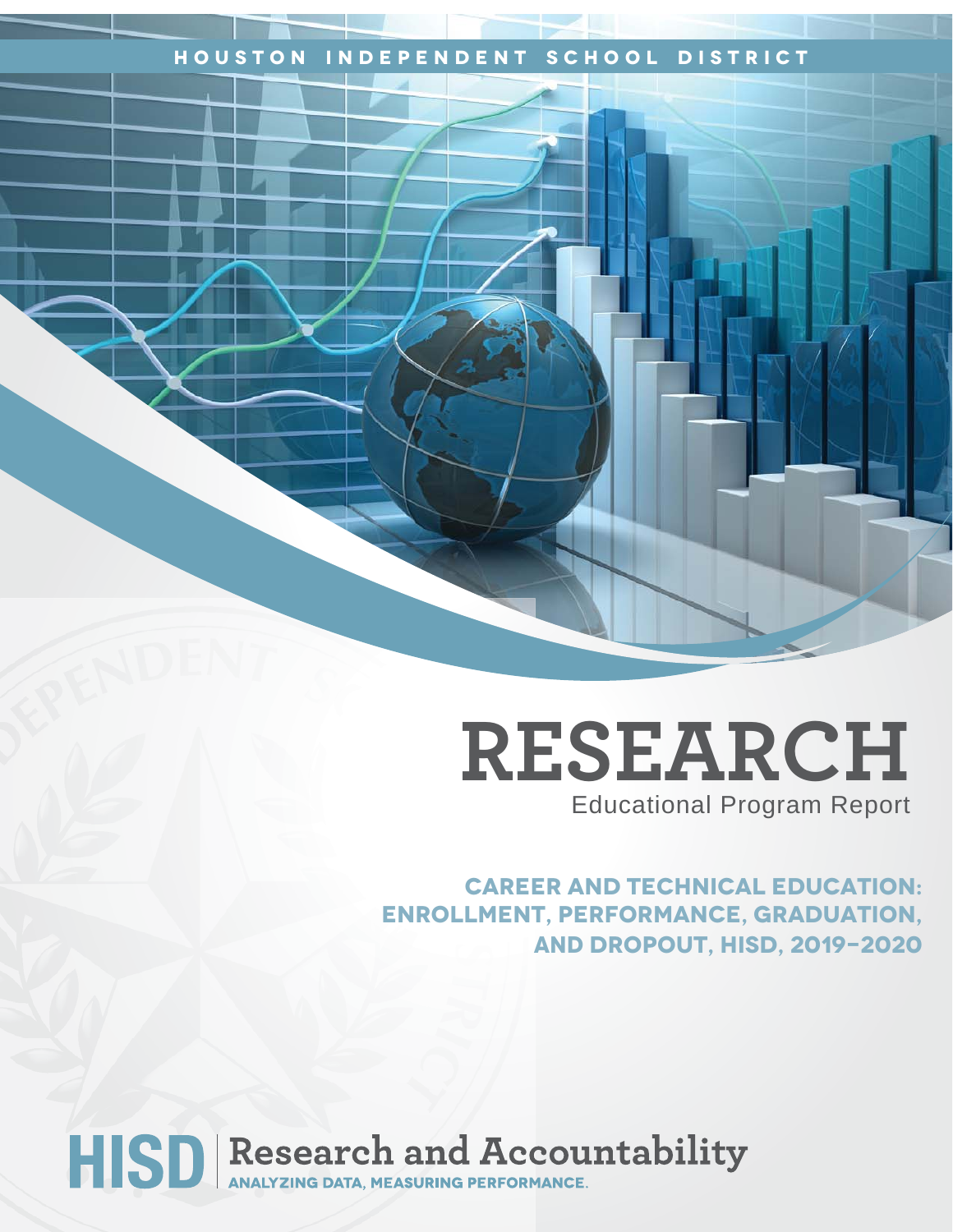

## **2021 Board of Education**

**Patricia Allen, Ed.D.** President

**Holly Maria Flynn Vilaseca**  First Vice President

**Judith Cruz**  Second Vice President

**Katherine Blueford-Daniels Secretary** 

**Daniela Hernandez** Assistant Secretary

**Sue Deigaard Myrna Guidry Elizabeth Santos Anne Sung**

**Grenita Lathan, Ph.D.**  Interim Superintendent of Schools

**Allison Matney, Ed.D. Officer** Department of Research and Accountability

**Miranda Wilson, Ph.D.** Research Specialist

**Venita Holmes, Dr.P.H.**  Research Manager

**Houston Independent School District** Hattie Mae White Educational Support Center 4400 West 18th StreetHouston, Texas 77092-8501

#### **www.HoustonISD.org**

It is the policy of the Houston Independent School District not to discriminate on the basis of age, color, handicap or disability, ancestry, national origin, marital status, race, religion, sex, veteran status, political affiliation, sexual orientation, gender identity and/or gender expression in its educational or employment programs and activities.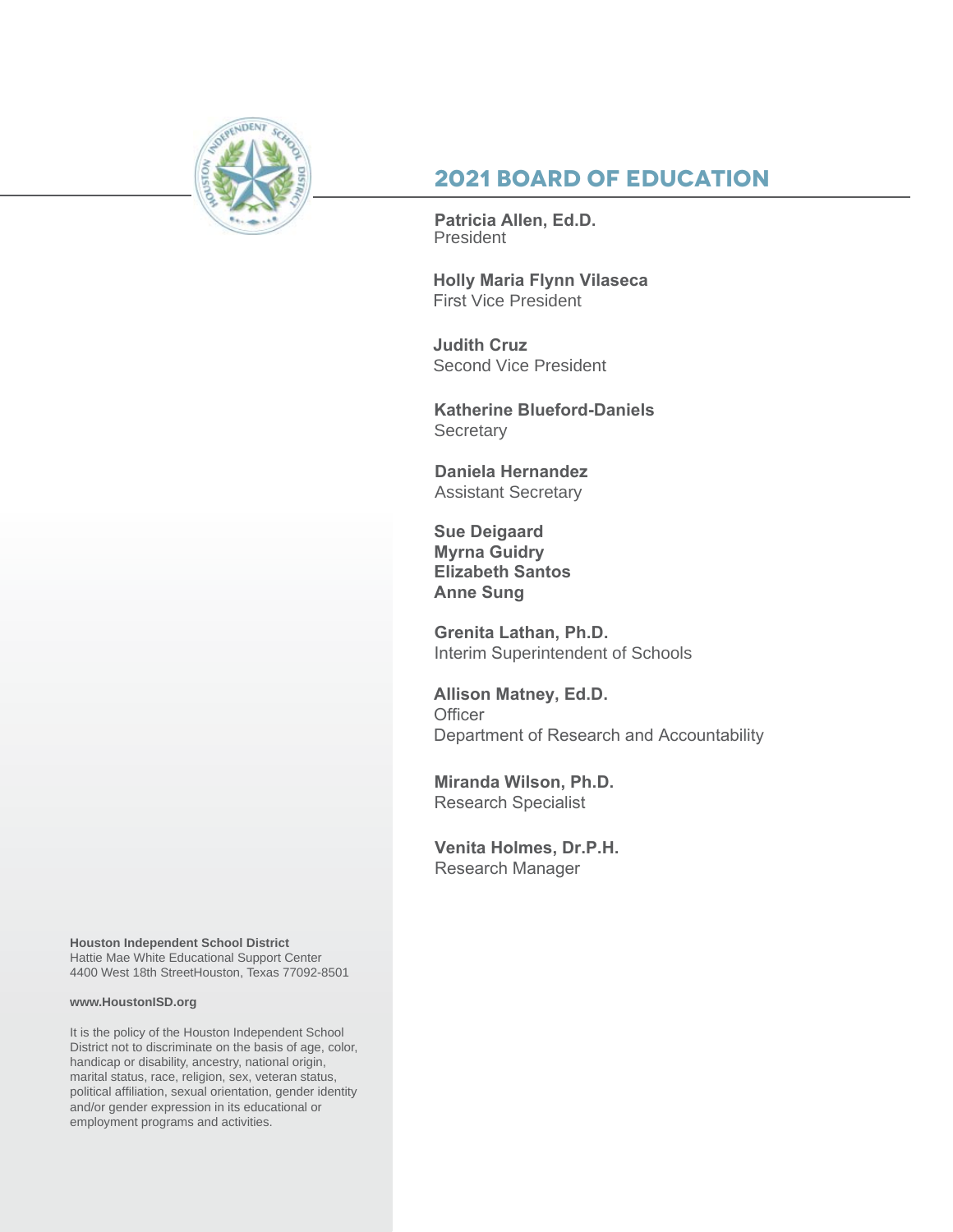## **Career and Technical Education: Enrollment, Performance, Graduation, and Dropout, HISD,2019–2020**

## **Executive Summary**

In alignment with the Carl D. Perkins Vocational and Technical Education Act, the state of Texas created section 134.006 of the Texas Education Code in 2009 to provide grants to educational institutions for career and technical education (CTE) programs. This code allows for the creation of CTE programs that prepare students to meet business industry career demands while allowing state grant funding to coincide with district matching funding for the creation and maintenance of CTE programs (Texas Education Code, 2009). CTE courses are offered either as a coherent or non-coherent sequence of courses. The Houston Independent School District (HISD) offers CTE courses in 16 career clusters in related work- based learning, education, and training through written agreements with business and industry training partners, and practicums from which programs of study can be developed. Programs of study are coherent, articulated sequences of rigorous academic CTE courses that commence in the ninth grade and lead to an associate degree, baccalaureate degree and beyond, industry-recognized certification, and/or licensure (Houston ISD, 2019).

The purpose of this study was to determine the performance of CTE students enrolled in a coherent sequence of CTE courses. The study was guided by four questions and used descriptive statistics based on students' results on the 2019 District Level Assessment (DLA) exams. Students' graduation, dropout, and certification data were also analyzed as well as the demographic and educational attributes of students enrolled in CTE.

#### **Key Findings**

- The ten-year trend of CTE enrollment reveals that the number of students enrolled in CTE courses has substantially increased from 2009 to 2019 (33,634 vs. 44,840).
- For the following subgroups, a higher percentage of students were enrolled in a coherent sequence of CTE courses than a non-coherent sequence of courses during the 2019–2020 school year: Black (24.3% vs. 21.1%), Hispanic (66.1% vs. 59.3%), G/T (18.3% vs. 17.9%), economicallydisadvantaged (80.9% vs. 71.7%), special education (7.4% vs. 7.0%), and at risk (68.9% vs. 63.1%).
- A higher percentage of students enrolled in a coherent sequence of CTE courses performed at or above the Approaches Grade Level standard on the 2019 DLA Biology (64.1% vs. 54.5%), English I (46.4% vs. 39.1%), English II (50% vs. 38.7%), and U.S. History (73.9% vs. 71.2%) exams compared to students who were enrolled in a non-coherent sequence of CTE courses.
- On the 2019 DLA U.S. History exam, students enrolled in a coherent sequence of CTE courses (73.9%) outperformed students enrolled in a non-coherent sequence of courses (71.2%) and students who were not enrolled in any CTE courses (68.3%).
- The number of CTE students who graduated from the HISD class of 2019 increased by 9.4% percent over the number who graduated from the class of 2018 compared to a 0.9% percent increase for the district.
- The dropout rate among students enrolled in a coherent sequence of CTE courses for the 2018–2019 school year (2.6%) was lower than the dropout rate for the district (3.9%).
- On average, CTE participating schools had a certification pass rate of 87.2 percent during the 2019– 2020 school year. Of these, two schools had pass rates of 100 percent.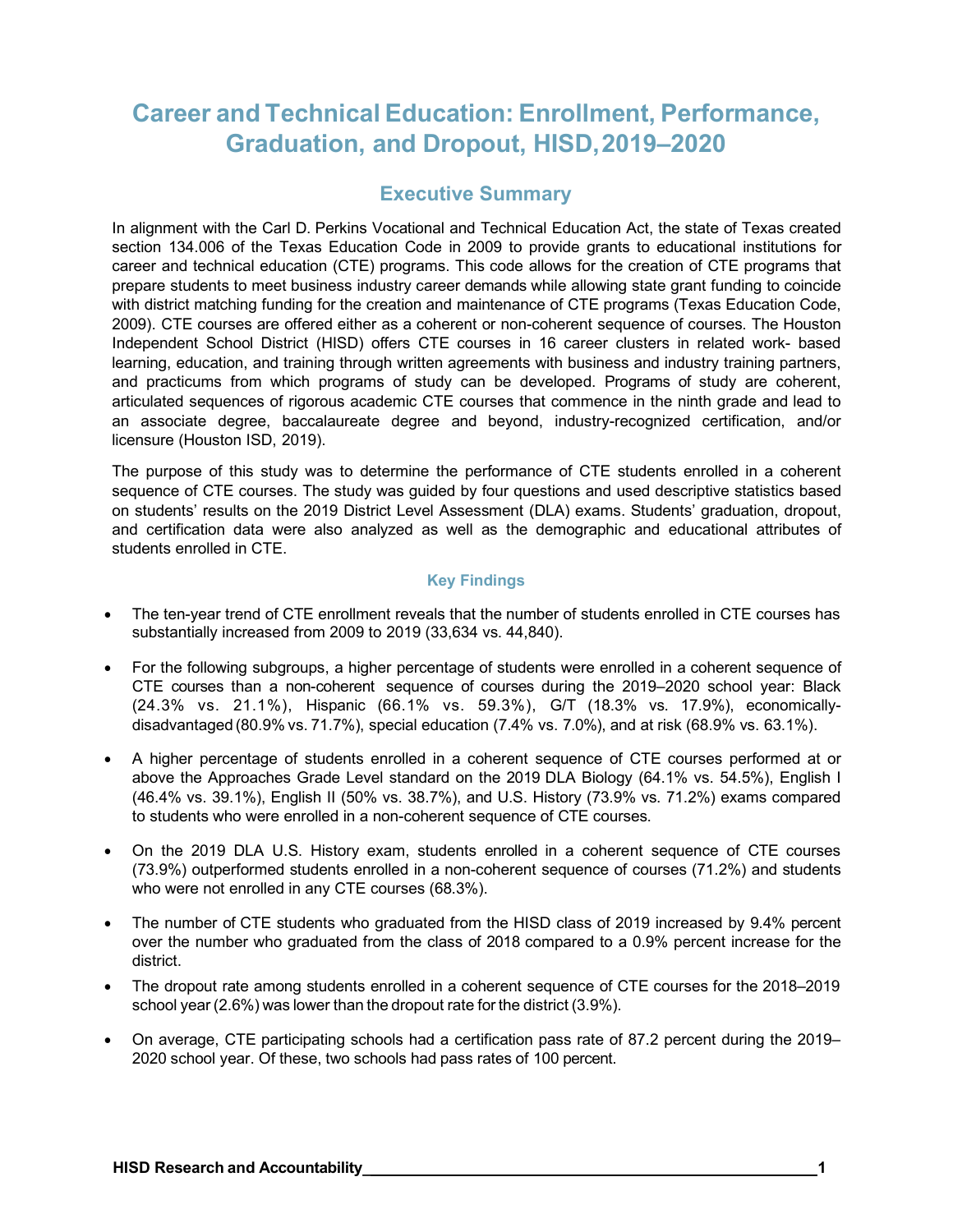## **Recommendations**

- The results of this program evaluation indicated that HISD students who are interested in CTE courses should be encouraged to enroll a coherent sequence of CTE courses.
- Administrators, stakeholders, and industry partners should consider the impact of COVID-19 in the completion of work-related practicums, internships, and/or certifications.
- It may be necessary to track students to determine how soon after graduation they enter the workforce, whether their choice of a career is compatible with their CTE career pathways, and to obtain information that will improve the designs of CTE programs of study.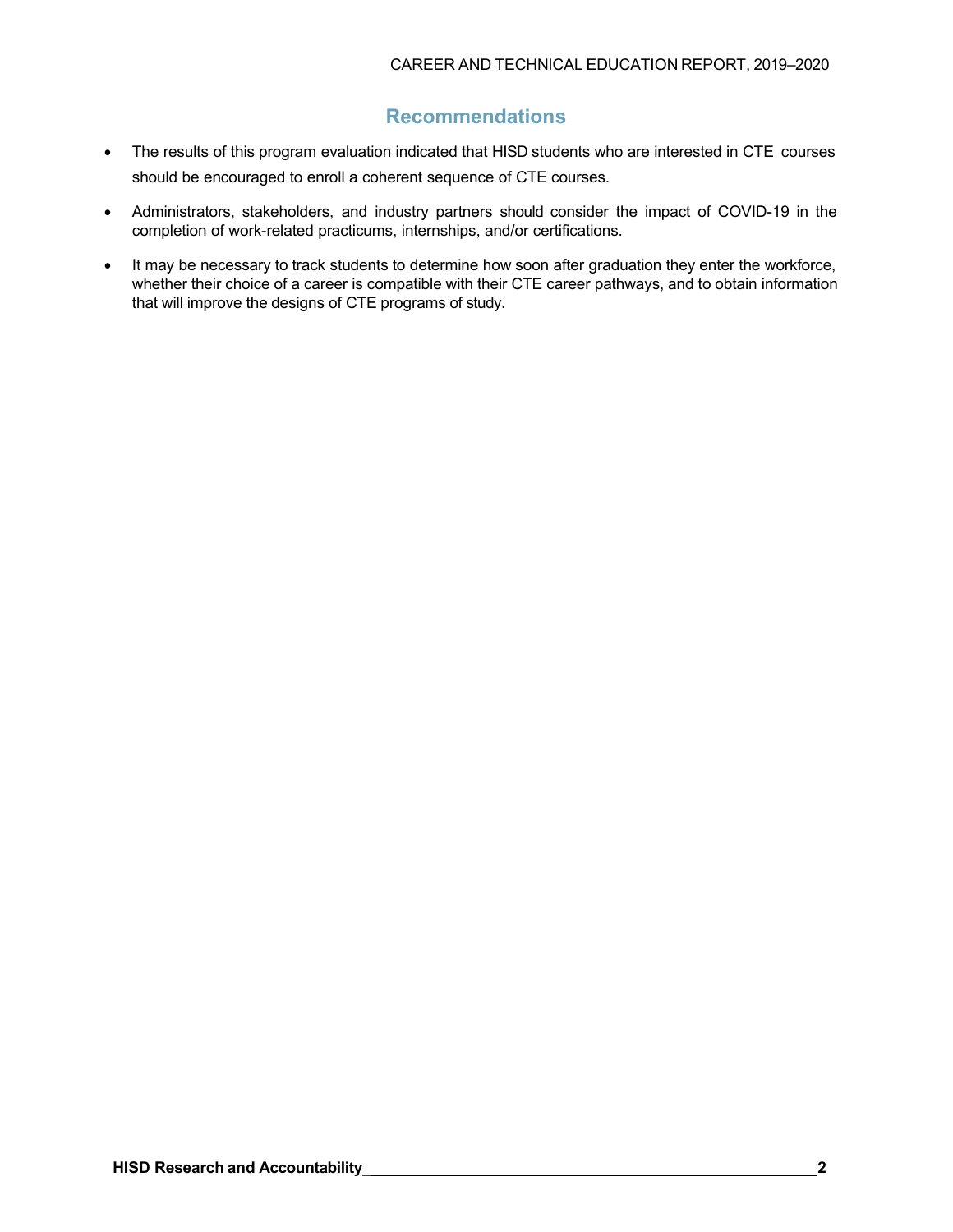#### CAREER AND TECHNICAL EDUCATION REPORT, 2019–2020

### **Introduction**

Originally created in 1998, the Carl D. Perkins Vocational and Technical Education Act was reauthorized in 2006 to expand support for students who participate in career and technical education (CTE) programs (U.S. Department of Education, 2006, p.S250-2). In alignment with this act, the state of Texas created section 134.006 of the Texas Education Code in 2009 to provide grants to educational institutions for career and technical programs. The code allows for the creation of CTE programs that prepare students to meet business industry career demands while allowing state grant funding to coincide with district matching funding for the creation and maintenance of CTE programs (Texas Education Code, 2009).

Houston Independent School District (HISD) provides students with equal access to CTE programs, services, and activities. HISD provides two types of sequences of CTE courses: (1) a non-coherent sequence and (2) a coherent sequence of CTE courses or career pathways (Houston ISD, 2019). According to the 2019–2020 School Guidelines, "Career Pathways are coherent, articulated sequences of rigorous academic and career and technical education courses commencing in the ninth grade and leading to an associate's degree, baccalaureate degree and beyond; an industry based certification, and/or licensure organized around sixteen career clusters defined by the Office of Vocational and Adult Education in 1999" (Houston ISD, 2019, p. XX-2). The career clusters are organized into educational programs and curricula based on occupations and common knowledge/skills (Houston ISD, 2019). Career pathways supply flexibility, support, and guidance for students as they examine career goals and select courses (Houston ISD, 2019).

Career pathways can be developed from the following sixteen career clusters: (1) Agriculture, Food & Natural Resources, (2) Architecture & Construction, (3) Arts, A/V Technology & Communications, (4) Business, Management & Administration, (5) Education & Training, (6) Finance, (7) Government & Public Administration, (8) Heath Science, (9) Hospitality & Tourism, (10) Human Services, (11) Information Technology, (12) Law, Public Safety, Corrections & Security, (13) Manufacturing, (14) Marketing, (15) Science, Technology, Engineering & Mathematics, and (16) Transportation, Distribution & Logistics (Houston ISD, 2019, p. XX-2). For the 2019–2020 school year, HISD reorganized career pathways into programs of study. **Appendix A** (p. 16), **Table A** (pp.16–18), lists the programs of study, HISD schools where the programs were offered during the 2019–2020 school year, fast growing career opportunities, and the associated certifications/licensures.

Due to the COVID-19 pandemic, adjustments were made to school programming for the 2019–2020 school year. These adjustments included the cancellation of the State of Texas Assessments of Academic Readiness (STAAR) End-of-Course (EOC) exam. Due to these cancellations, the performance of students enrolled in a coherent sequence of CTE courses compared to their non-CTE peers on the 2020 STAAR EOC was not assessed. Instead, this study utilized district-level assessments (DLA) to compare performance. More information on DLA performance is discussed in the Methods section (p.8).

CTE programs typically involve hands-on career preparation utilizing work-based learning, training, and research through contracts with industry partners. These trainings typically include experiences involving internships and practicums alongside CTE classroom instruction in relation to students' coherent course sequence (Houston ISD, 2019). When specifically examining the impact of COVID-19 on CTE programs, many on-site work-based internships were modified or cancelled due to imminent health concerns.

The purpose of this evaluation was to examine the enrollment, performance, and outcome for students participating in CTE courses and specifically those enrolled in a coherent sequence of CTE courses. This was a descriptive evaluation that focused on the key output of the CTE program, certification, and proxies like DLA results, graduation, and dropout as program performance measures.

This study was guided by four key questions:

1. What were the 2009–2010 through 2019–2020 enrollment trends and the 2019–2020 demographic characteristics of students who were enrolled in HISD CTE programs?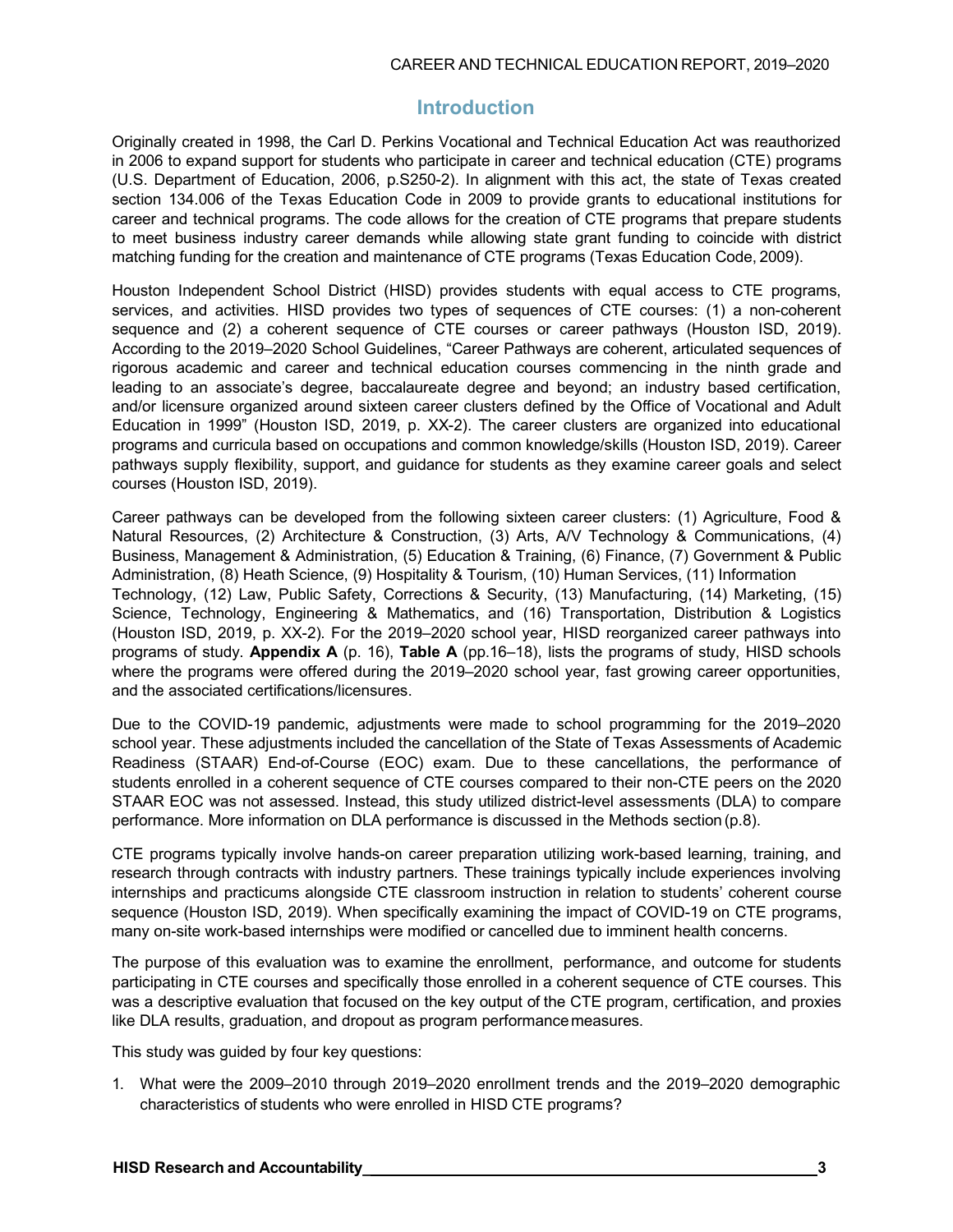- 2. What were the key CTE program initiatives implemented in HISD during the 2019–2020 academic year?
- 3. How did the performance of students enrolled in a coherent sequence of CTE courses compare with their non-CTE peers onthe 2019 district-level assessments?
- 4. What were the longitudinal graduation and annual dropout rates for students enrolled in a coherent sequence of CTE courses compared to HISD students districtwide and students who graduated in the class of 2018 and 2019?

## **Literature Review**

CTE programs were developed to meet companies' needs for qualified employees and reduce the economic gap between workers with college degrees and those without (Rosen, Visher, & Beal, 2018). Due to CTE's well established history in the educational structure, there is ample research devoted to its efficacy. A large portion of CTE research has been conducted through observational methods and focused on the relationship between students who enroll in CTE courses and long-term outcomes like graduation and employment rates.

Doughtery (2016) investigated how CTE exposure and concentration impacted students in Arkansas. The study utilized student-level data on a variety of indicators including demographics, enrollment, course type, graduation, and post-graduation factors. The study found that students who concentrate in CTE are more likely to graduate than those who do not concentrate in CTE (Doughtery, 2016). When compared to students who do not concentrate in CTE, the study also found that students who concentrate in CTE are more likely to be employed or enrolled in a two-year college the year after high school (Doughtery, 2016).

Gottfried and Plasman (2017) utilized transcript data from the National Center for Education Statistics (NCES) to examine CTE concentration and timing of courses at the national level. More specifically, they used linear probability models to investigate if the timing of CTE courses predicted differences in the probability of drop out and on-time graduation. They found that students who took CTE courses in high school were less likely to drop out and more likely to graduate on time (Gottfried & Plasman, 2017). These results were increased when students took these courses in their junior and senior years as opposed to their freshman and sophomore years (Gottfried & Plasman, 2017). Finally, this study did not support that taking CTE courses increased college-going behaviors (Gottfried & Plasman, 2017).

Studies have also examined the association of CTE programs with employment and earning outcomes. For example, students who participate in CTE are more likely to earn higher wages and more likely to be employed upon completion than students who do not participate in CTE (Hollenbeck & Huang, 2014). These findings are consistent with previous studies conducted by Silverberg et al. (2004) that found students who graduate from career academies are likely to earn more than students who do not graduate from career academies.

While research on CTE-related earning potential is compelling, other studies have sought to understand how the quality of CTE programs impacts student outcomes. Doughtery (2018) used ordinary least squares with fixed effects in combination with regression discontinuity methods to investigate the causal implications of enrollment in a specialized, high-quality CTE delivery system in Massachusetts. This study determined that enrollment in a high quality CTE program increased graduation, passing required exams, and certificate completion (Doughtery, 2018). There was also evidence to support these effects were higher for students from low-income backgrounds as opposed to students from high-income backgrounds (Doughtery, 2018).

This review of CTE literature emphasized the impact of graduation and employment outcomes for students enrolled in CTE courses in comparison to those who are not. Furthermore, students who concentrate in CTE courses and have opportunities to participate in high-quality CTE programs tend to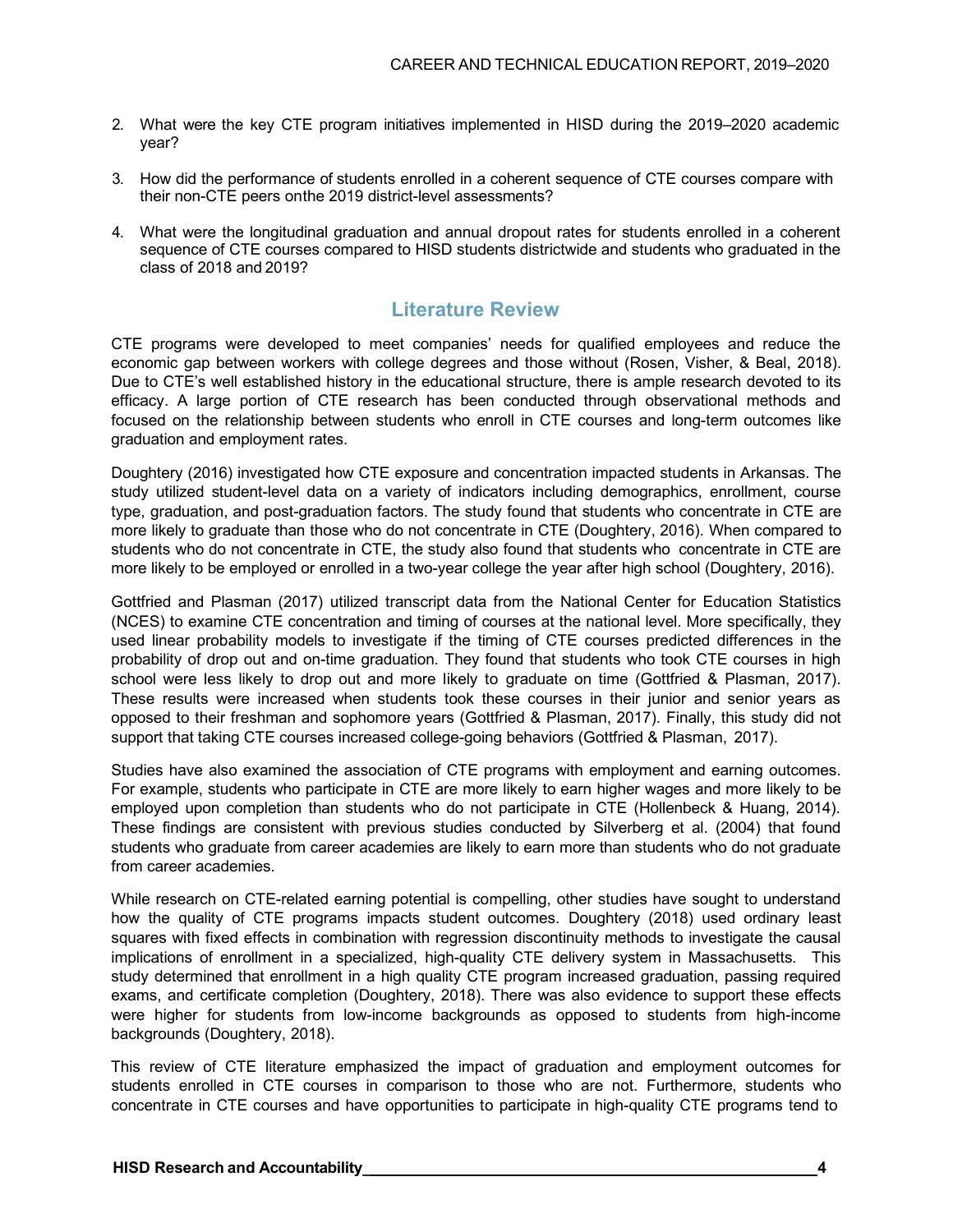perform better and have increased positive outcomes. Conversely, there is evidence to support that taking CTE courses does not increase general college-going behaviors.

## **Method**

This study used descriptive data to determine the association between CTE course enrollment and student performance, graduation, CTE certification, and annual dropout rates. HISD students enrolled in CTE courses were identified in the Public Education Information Management System (PEIMS) and the Cognos data warehouse. Cognos is an IBM business intelligence and performance management software suite. PEIMS data were collected in the fall of 2018 and 2019. Students enrolled in a non-coherent sequence of courses were coded 1 and those who were enrolled in a coherent sequence of courses were coded 2 in PEIMS and the data warehouse. PEIMS key demographic and educational data for these students, including gender, ethnicity and race, economically-disadvantaged, gifted and talented (G/T), and at-risk<sup>1</sup> statuses, were also used in theanalyses.

As previously discussed, the 2020 State of Texas Assessments of Academic Readiness (STAAR) End-of-Course (EOC) exam was cancelled due to the COVID-19 pandemic. For this reason, district-level assessments (DLA) were used to assess student performance. DLA's (or benchmarks) are curriculum-based assessments created by HISD's Curriculum Department that mimic the STAAR (Houston Independent School District, Student Assessment Department; personal communication, 1/8/2020). DLA's are administered in December of each year in the following areas: Algebra I, Biology, English I, English II, and U.S. History. Results from students who had an Algebra I, Biology, English I, English II, or U.S. History DLA exam score from grades 9–12 were included in the study. Students' DLA data used in this study were retrieved from Cognos. The dataset was cleaned and organized for analyses, and student performance level (see below) was calculated. Non-CTE students were coded 0; students enrolled in a non-coherent sequence of courses were coded 1, and those enrolled in a coherent sequence of courses were coded 2 to facilitate the analyses (**Table B**, **Appendix B**, p.19).

Descriptive analyses were used to compare the CTE group's composition relative to the district by key demographic and educational data. Further analyses were conducted to determine the extent to which students in the study met DLA standards based on the scale scores students attained. The standards were classified as follows:

- 1. Does not meet grade level
- 2. Approaches Grade Level standard
- 3. Meets Grade Level standard
- 4. Masters Grade Levelstandard

Standards 2 to 4 above reflect passing standards on DLA exams. Students who attained Masters Grade Level standard would have also attained the Approaches Grade Level standard and Meets Grade Level standard.

Data for students' CTE industry certification were extracted from HISD Research and Accountability Microsoft Excel data files. Graduation data were also obtained from the Research and Accountability Microsoft Access data files and CTE and HISD longitudinal graduation rates were obtained from the Texas Education Agency (TEA) 2019 Accountability Completion, and Graduation and Dropout Summary Report. The evaluation study also used the TEA 2017–2018 Annual Dropout Summary Report for CTE and HISD annual dropout rates. Both graduation and dropout data have a one-year reporting and publication lag.

#### **Limitations**

• CTE is not a program or instructional treatment but a coherent and non-coherent sequence of courses legislated by the State of Texas as options for students wishing to pursue careers in the state. Outcome

<span id="page-8-0"></span> $^1$  At-risk indicates whether a student is currently at-risk for dropping out of school using state-defined criteria only. The student must be less than 21 years old and experiencing one or more of 13 criteria including unsatisfactory academic performance, retained in a grade, is pregnant or a parent, homeless, and prior expulsion (Texas Education Agency,2018).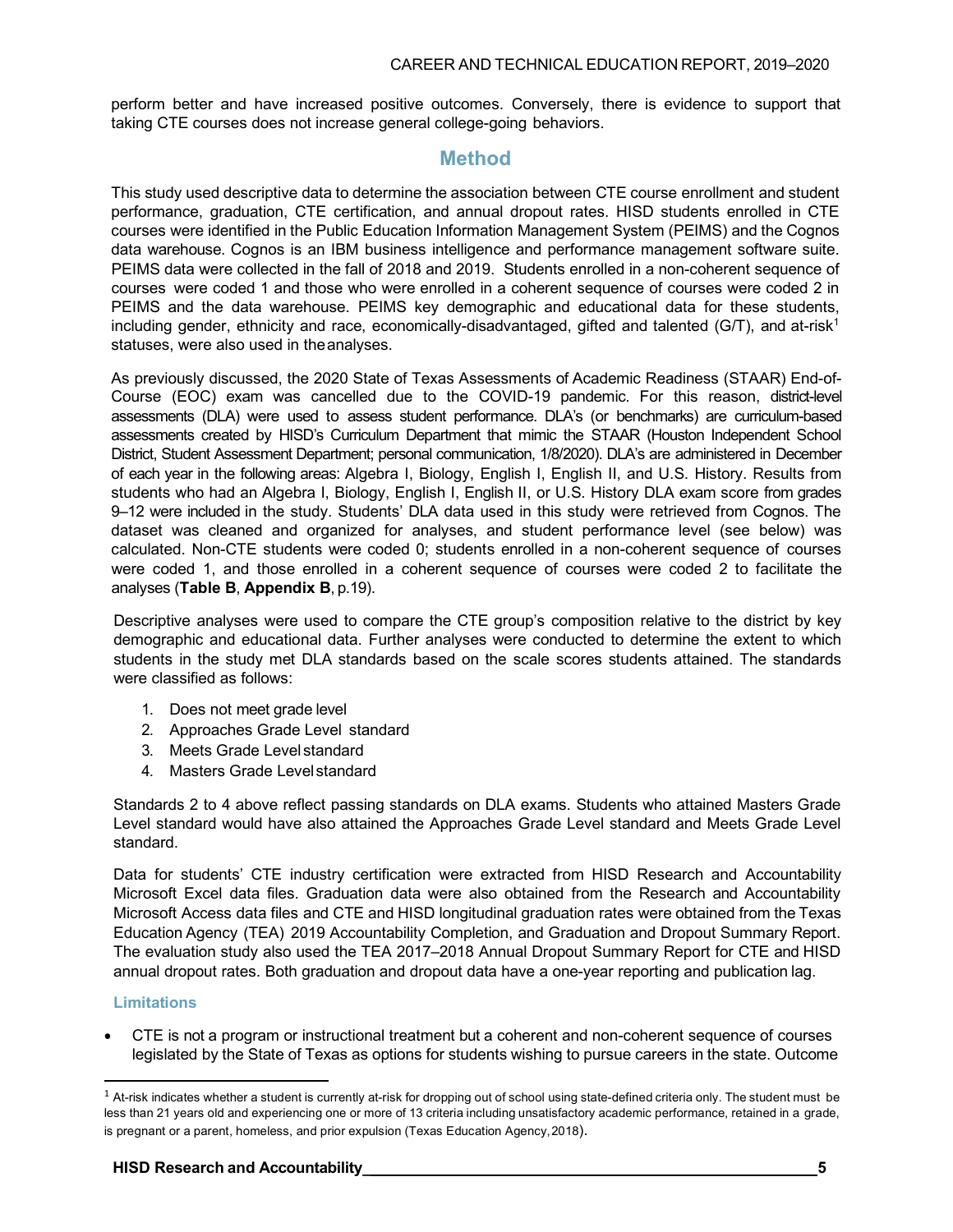data for these courses are restricted to dually-enrolled students. DLA exam results are proxy outcomes.

- Students self-enrolled into CTE courses posed a challenge for identifying students with similar motivation to enroll but who did not enroll in CTE courses as a viable comparison or control group for this report.
- Graduation data lag the current cohort of CTE students in this report. Related data used in this report do not refer to the 2019–2020 cohort of students, which presents a challenge for assessing the intended outcome of completing thesecourses.
- Data on certification does provide information on if and/or when the 2019–2020 cohort of CTE students found employment or pursued higher education in their areas of study as reflected in the objective for offering thesecourses.
- Eighth grade students can take high school level DLA exams, but only 9th–12th grade students were included in the analyses. The exclusion of  $8<sup>th</sup>$  grade DLA testers reduced the high school level DLA exam sample size.

#### **Results**

**What were the 2009–2010 through 2019–2020 enrollment trends and the 2019–2020 demographic characteristics of students who were enrolled in HISD CTEprograms?**

**Figure 1** shows the comparative enrollment of CTE students in HISD between the 2009–2010 and 2019– 2020 school years, inclusive.



**Figure 1. Comparative CTE Course Enrollments in HISD, 2009–2010 to 2019–2020**

Source: PEIMS fall 2019 (Department of Research and Accountability database) Note: CTE flags were revised in 2016–2017 to 0, 1 and 2 (See Appendix B, Table B1, p. 19); Figures from 2016–2017 reflect only Code 2 after the use of code 3 was discontinued. ADA-Eligibility code "0" has been excluded from the enrollments for 2018–2019.

• Overall, the number of students enrolled in a CTE course or a coherent sequence of coursesincreased from 43,044 in 2018–2019 to 44,840 in2019–2020.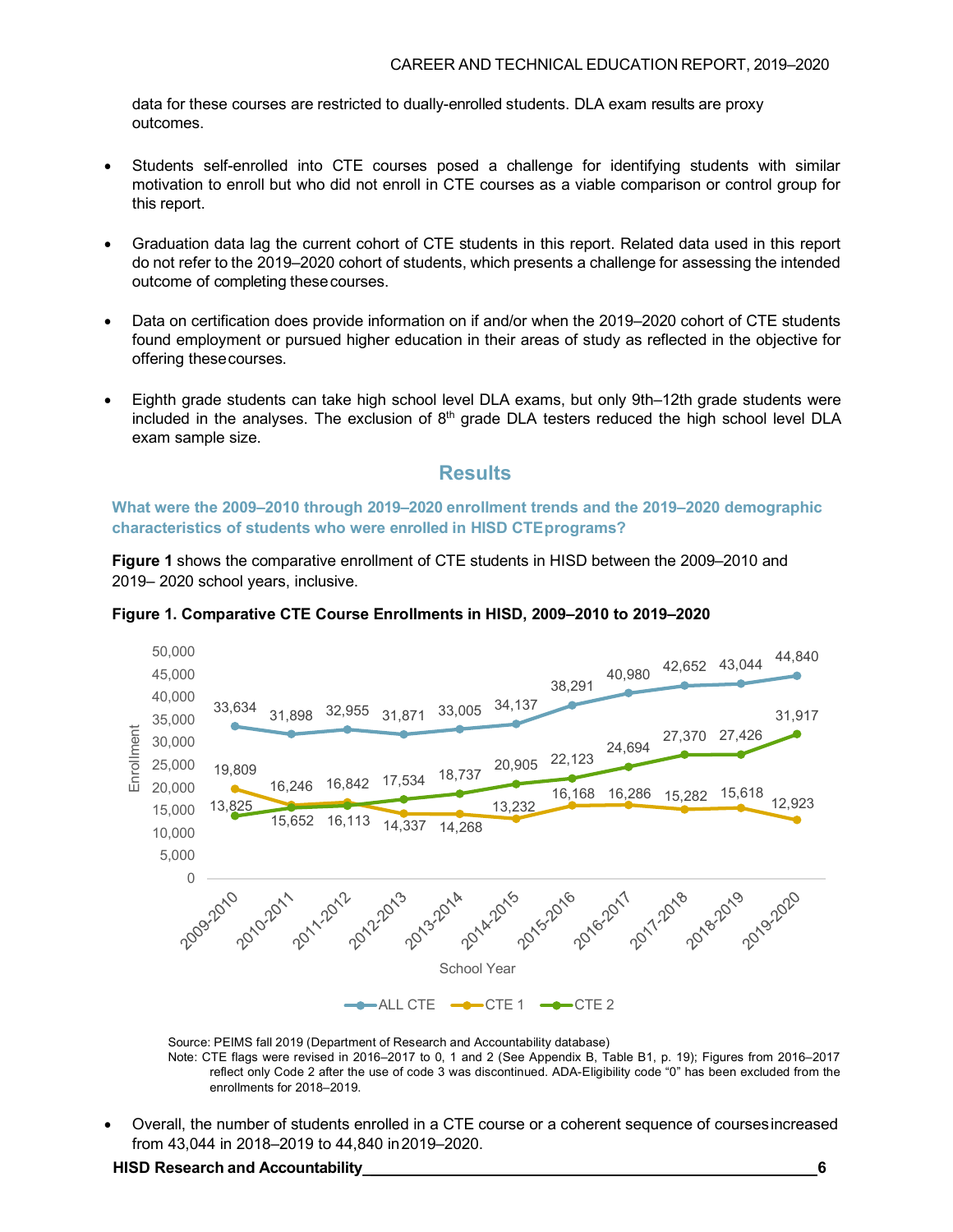- The number of students enrolled in a non-coherent sequence of CTE courses (CTE1) decreased from 15,618 in 2018–2019 to 12,923 in2019–2020.
- The number of students enrolled in a coherent sequence of CTE courses (CTE2) increased from 27,426 in 2018–2019 to 31,917 in2019–2020.

**Figure 2** shows the demographic composition of students enrolled in CTE courses during the 2019–2020 school year.





#### Source: PEIMS Fall 2019 (HISD Department of Research & Accountability Microsoft Access Database)

- Note: Fem. = Female; Seq. = Sequenced; Hisp. = Hispanic; LEP = Limited English Proficiency; Special Ed = Special Education; G/T = Gifted and talented; Span.= Spanish; Eng.= English. The total CTE Enrollment was N = 44,840, CTE Sequence enrollment was 31,917; and HISD  $6<sup>th</sup> -12<sup>th</sup>$  grade enrollment was 95,562.
- A higher percentage of Black ( 24. 3% vs. 21. 1%) and Hispanic ( 66. 1% vs. 59. 3%) students were enrolled in a coherent sequence of CTE courses compared to those who were enrolled in a noncoherent sequence of courses in 2019–2020.
- A lower percentage (5.6%) of White students were enrolled in a coherent sequence of CTE courses compared to those (13.4%) who were enrolled in a non-coherent sequence of CTE courses in 2019– 2020.
- Lower percentages of LEP (18.6% vs. 20.2%) students were enrolled in a coherent sequence of CTE courses compared to students enrolled in a non-coherent sequence of CTE courses during the 2019– 2020 school year.
- Higher percentages of G/T (18.3% vs. 17.9%), economically-disadvantaged (80.9% vs. 71.7%), special education (7.4% vs. 7%), and at risk (68.9% vs. 63.1%) students were enrolled in a coherent sequence of CTE courses compared to their peers who were enrolled in a non-coherent sequence of CTE courses during the 2019–2020 schoolyear.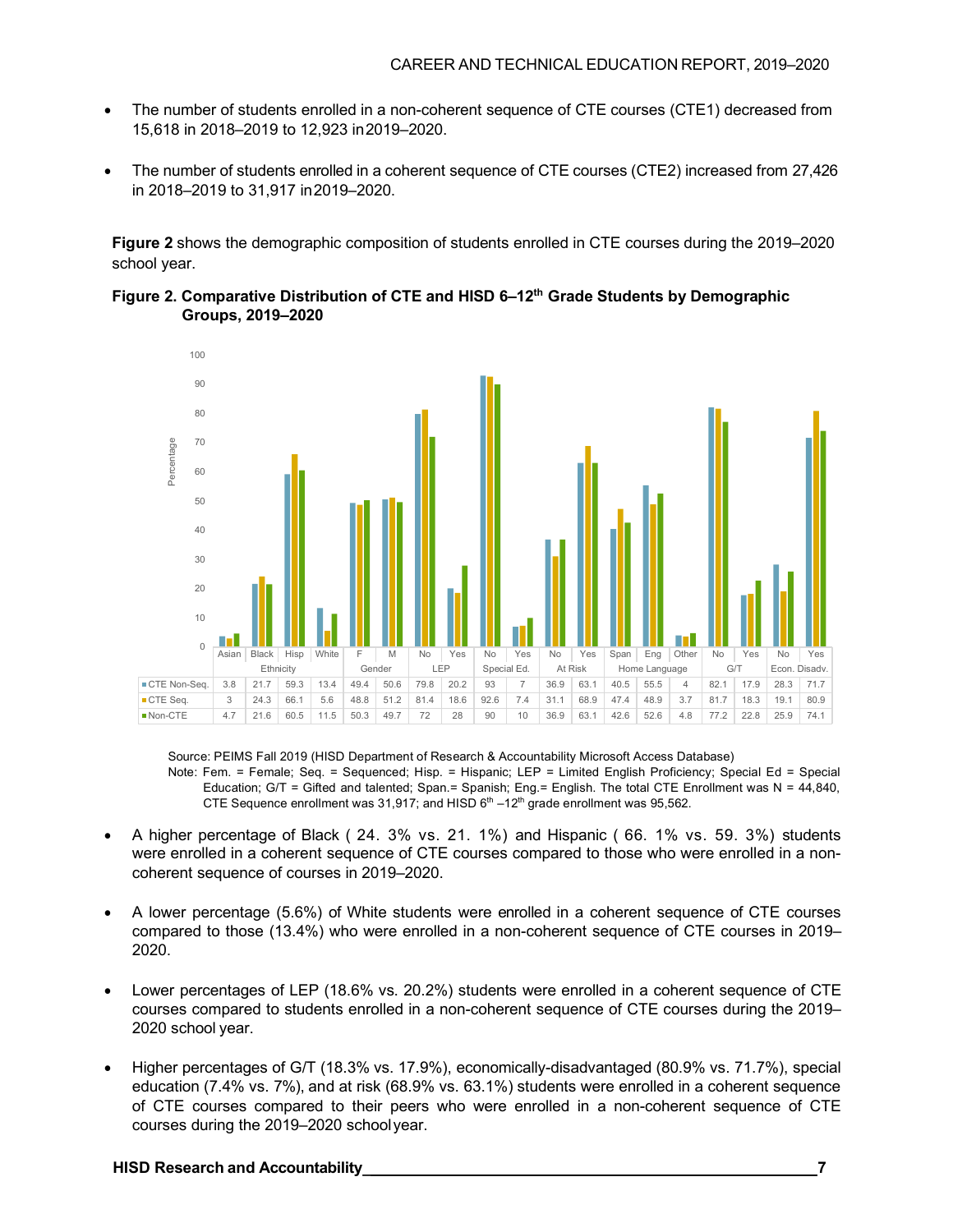#### **What were the key CTE program initiatives implemented in HISD during the 2019–2020 academic year?**

The following portion of the evaluation is an excerpt from the 2018–2019 Career and Technical Education Report. It has been updated in partnership with the Director of Career and Technical Education to reflect changes for the 2019–2020 academic year.

Under the umbrella of the Career Readiness department, HISD provided career awareness and technical education experiences to students in the 2019–2020 school year. Some key initiatives included: broadening work-based learning opportunities through business partnerships, providing career awareness to elementary students, increasing career exploration experiences for middle school students, providing teacher development support to CTE teachers to increase expertise, and increasing the number of CTE programs offering industry certifications.

In addition to these key initiatives, the Career Readiness department offered a variety of programs through Career and Technical Education (CTE) coursework from which students could select a career program of study. Career programs guide students in course selection regardless of their abilities, talents, or desired levels of education. By taking CTE courses, students are given opportunities to participate in hands-on training within their career pathways of interest. As such, HISD students engaged in opportunities to explore career options and prepare for the workforce and/or post-secondary education. Additionally, several campuses offered dual credit courses to enhance their CTE pathways. The initiatives ensured that all CTE students developed career awareness within their selected program of study and received exposure to professional experiences to develop mastery, confidence, and leadership skills. The following provides additional details regarding key initiatives in the Career Readiness Department:

#### *Broadening Work-Based Learning Opportunities through Business Partnerships:*

Business partnerships provided students with enriching learning experiences, including one-on-one mentoring and real-world work opportunities. CTE students were invited to participate in field trips, site visits, and internships at local businesses. These businesses recognized the need to expose local students to various aspects of the world of work and the importance of on-the-job training experiences. Such experiences have been adversely affected by the COVID-19 pandemic but have continued as much as permissible through virtual sessions with our partners. Partners who contributed to the career awareness and advancement of CTE students this school year included, but was not limited to, Next Level Urgent Care, Houston Methodist Hospital, Marek Brothers Construction, Texas Department of Health and Human Services and Houston Goodwill Industries, Junior Achievement of Southeast Texas, Genesys Works, Workforce Solutions, Walgreens, Century AC, City of Houston, Houston Public Library, Gulf States Toyota, Houston Community College, and The Greater Houston Builders Association. Their support through various paid/unpaid internships provided, guest speakers, career fairs, virtual tours, job skills training and other ways were considered invaluable to CTE programming.

#### *Expansion of Industry-Based Certifications Offered:*

Students who engaged in Career and Technical Education programs across the district were afforded the opportunity to take an Industry-Based Certification (IBC) intended to increase, enhance, and demonstrate knowledge and skills associated with each pathway of courses. Industry-Based Certifications increased in 2019–2020 by 681 for graduating seniors, totaling 1,672, an increase of 68.7%. The increase was due to the CTE Department working with vendors and certifying agencies to devise plans on how to assist teachers and students to obtain certifications remotely from home. Webinar trainings were provided to onboard teachers and remote testing, proctoring, scheduling exams, and preparing technology for students. Collaboration among campus administrators, teachers, certifying agencies, and HISD Career Readiness Department and the Facilities Department made certification attainment possible. Implementation of supplemental curriculum, credentialing, and accreditation of labs supported the delivery and attainment of IBCs across the district.

#### *Providing Career Awareness to Elementary Students:*

HISD elementary school students were exposed to career exploration presentations to increase their career awareness and peak interest in various careers within the local labor market. The Career Ready Wagon provided students with interactive, hands-on demonstrations with information about various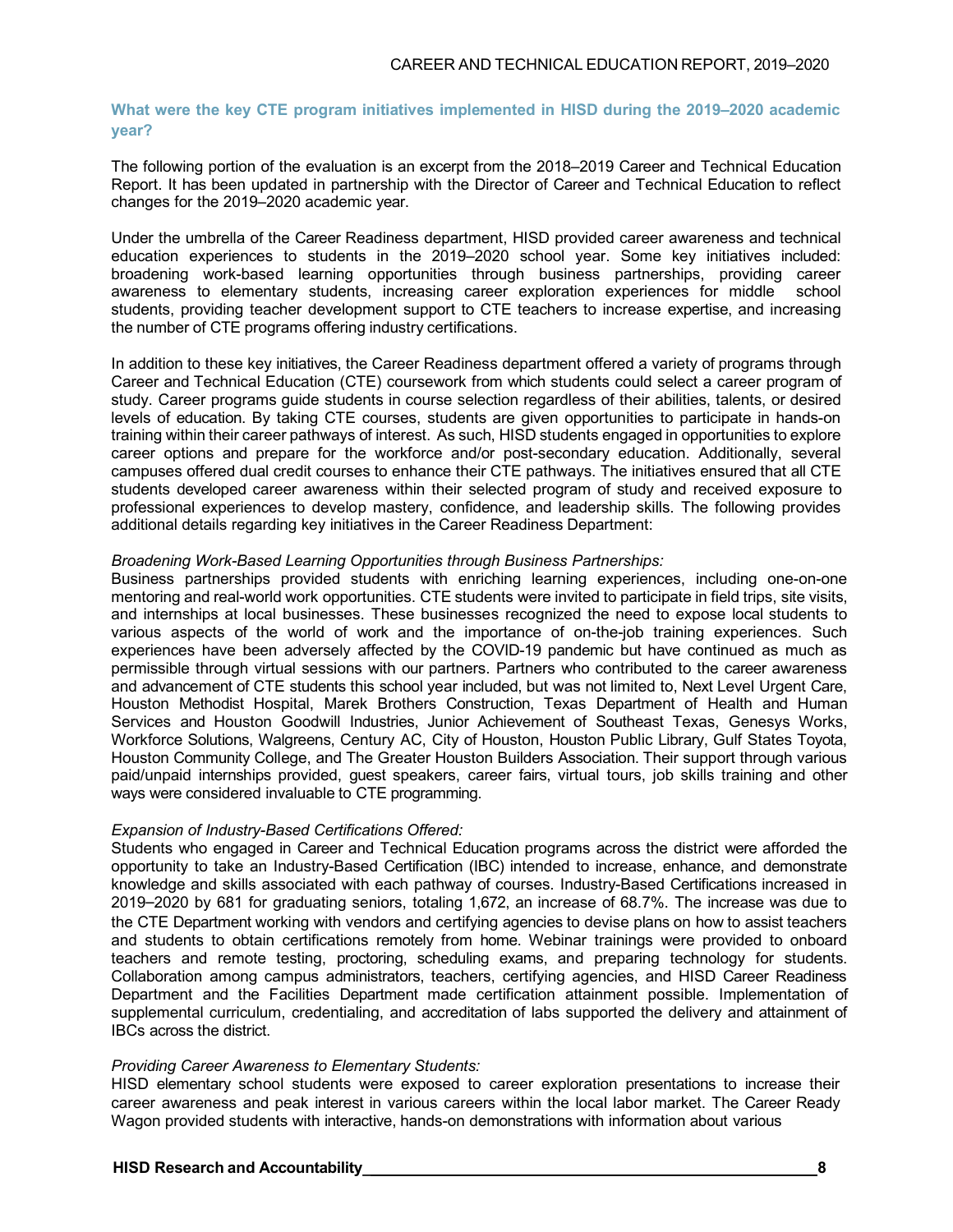professions. Students also participated in activity stations and hands-on demonstrations that helped them begin to develop connections between their skills, interests, and future career choices. In 2019–2020, the Career Ready Wagon visited 25 elementary schools and engaged over 7,056 students. The Career Ready Wagon is a converted school bus filled with hands-on interactive stations in career exploration. The 2019– 2020 season led to the development of new virtual initiatives to adapt to district needs. "Story Time" was a career-ready, virtual read-aloud hour, where students are introduced to various career-ready concepts and themes followed by an at your pace activity for grades Pre-k through 2nd. The first season of "Story Time" was student-led by three summer interns selected through the HISD Virtual Leadership Program. Interns read stories, designed lessons, wrote curriculum, and created media materials in Spanish and English.

#### *Increasing Career Exploration Experiences for Middle School Students:*

In 2019–2020, HISD encouraged middle school enrollment in five hybrid courses: Professional Communications, Principles of Information Technology, Principles of Applied Engineering, Touch Data Systems, and Fundamentals of Computer Science. The courses were designed to provide high school level credit, while providing a specific curriculum that allowed students to explore their own interests and aptitude as related to careers. Students were, then, able to make more informed decisions about their high school and endorsement choices. To meet the needs of CTE instructors, "Click to Chat" was conceived. "Click to Chat" is a virtual professional development series led by field experts dedicated to aiding instructors in navigating the virtual classroom. Nine sessions were held starting in March through July with topics that spanned from how to solve technical issues to virtual resources. Sessions were curated for primary and secondary audiences and over 20 campuses attended.

#### *Providing Print and Online Resources for Students and their Families:*

The Career Readiness Department maintained an engaging and up-to-date online platform (website) and provided printed and online career program materials (Programs of Study information sheets) to better inform students, parents, teachers, and business partners about career programming throughout the district. The website presence was audience-driven and targeted three audience groups through key functions: PLAN (Students and Families), PREPARE (Teachers), and PARTNER (Businesses). The site can be visited at the followinglin[k: http://www.hisdcareerreadiness.org.](http://www.hisdcareerreadiness.org/)

#### *Career and Technology Student Organizations (CTSO)*

CTE students were encouraged to join student organizations that were directly related to their selected career pathway. These organizations offered students opportunities to develop leadership and teamwork skills that helped prepare them for the workforce and/or for postsecondary education and training. HISD developed several partnerships with local, regional, and national professional organizations to allow school-level student organizations to participate fully in the related activities of these organizations and to benefit from their professional memberships. Some of these organizations included the Business Professionals of America (BPA), Future Business Leaders of America (FBLA), Family, Career and Community Leaders of America (FCCLA), Health Occupations Students of America (HOSA), Skills USA, and the Technology Student Association (TSA). In the 2019–2020 school year, 75 teachers sponsored 3,203 students to participate in district CTE student organization activities.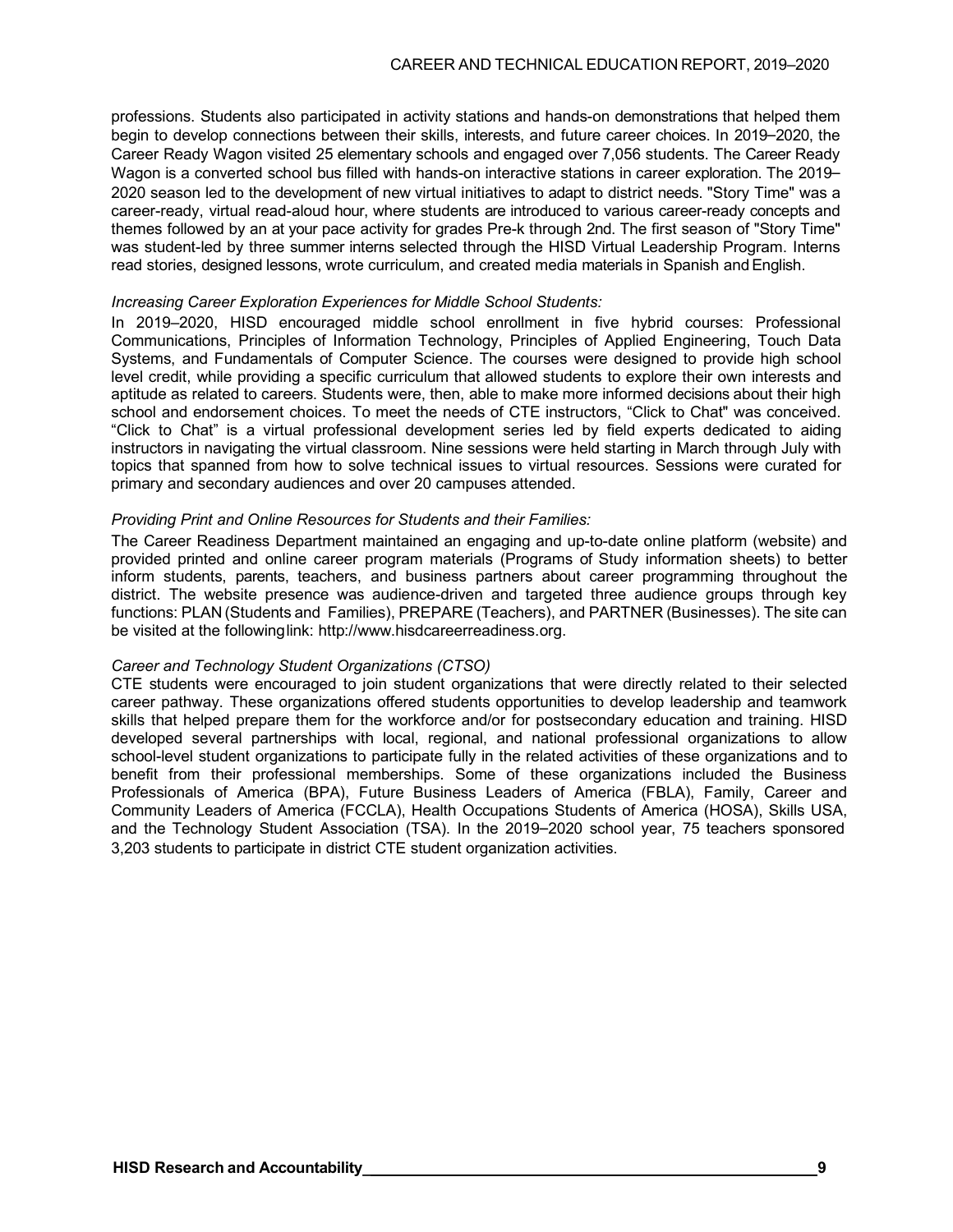**How did the performance of students enrolled in a coherent sequence of CTE courses compare with their non-CTE peers on the 2019 DLA exams?**

**Figures 3** and **4** show the comparative performance of students enrolled in a coherent sequence and noncoherent sequence of CTE courses on the 2018 and 2019 DLA exams.





Source: HISD Department of Research & Accountability Microsoft Access DLA archived database

- A higher percentage of students enrolled in a coherent sequence of CTE courses performed at or above the Approaches Grade Level standard on the 2019 DLA U.S. History (73.9%) exams compared to students who were enrolled in either a non-coherent sequence of courses or who were not enrolled in any CTE courses.
- A higher percentage of students enrolled in a coherent sequence of CTE courses performed at or above the Approaches Grade Level standard on the 2019 DLA Biology (64.1% vs. 54.5%), English I (46.4% vs. 39.1%), English II (50% vs. 38.7%), and U.S. History (73.9% vs. 71.2%) exams compared to students who were enrolled in a non-coherent sequence of CTE courses.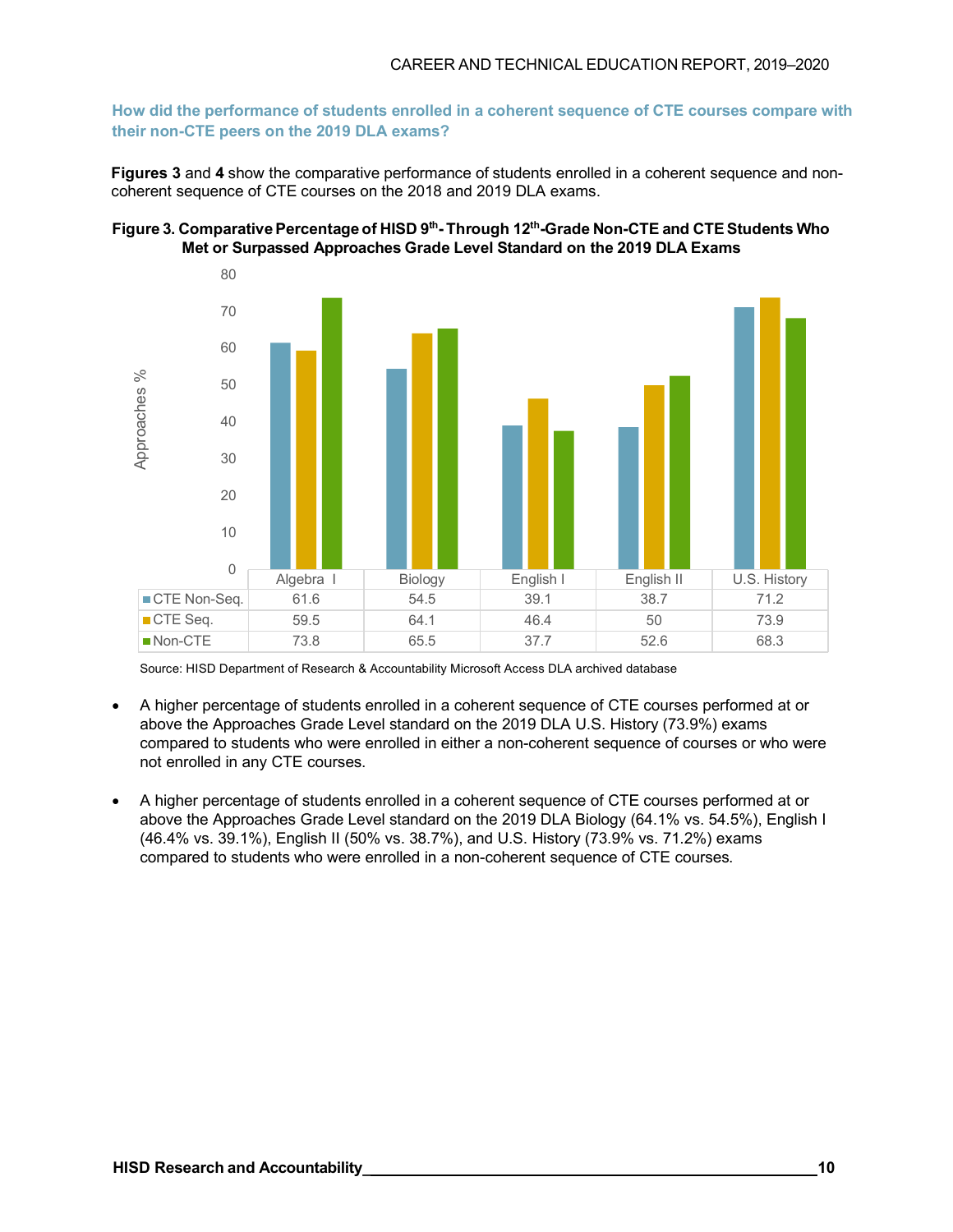



Source: HISD Research & Accountability Microsoft Access DLA archived database

- Except for English II, a higher percentage of students enrolled in a coherent sequence of CTE courses in 2019 performed at or above the Approaches Grade Level standard on all four DLA exams compared to students who were enrolled in similar courses in 2018.
- A higher percentage of students enrolled in a non-coherent sequence of CTE courses in 2019 performed at or above the Approaches Grade Level standard on U.S. History (71.2% vs. 59.2%) and English I (39.1% vs. 36.7%) DLA exams compared to students were enrolled in similar courses in 2018.

**Table C (Appendix C**, p.20) provides the percentage of students who performed at or above the Approaches Grade Level standard on the 2019 DLA exams disaggregated by demographic and educational variables.

#### **CTE Student Certification**

Students could receive an industry certification, license, or Occupational Competency Assessment on successful completion of their CTE courses or programs. **Appendix D** (p. 21) describes the certifications. **Table D**, Appendix D (p. 22) provides the distribution of CTE certification result by school for the 2019– 2020 academic year.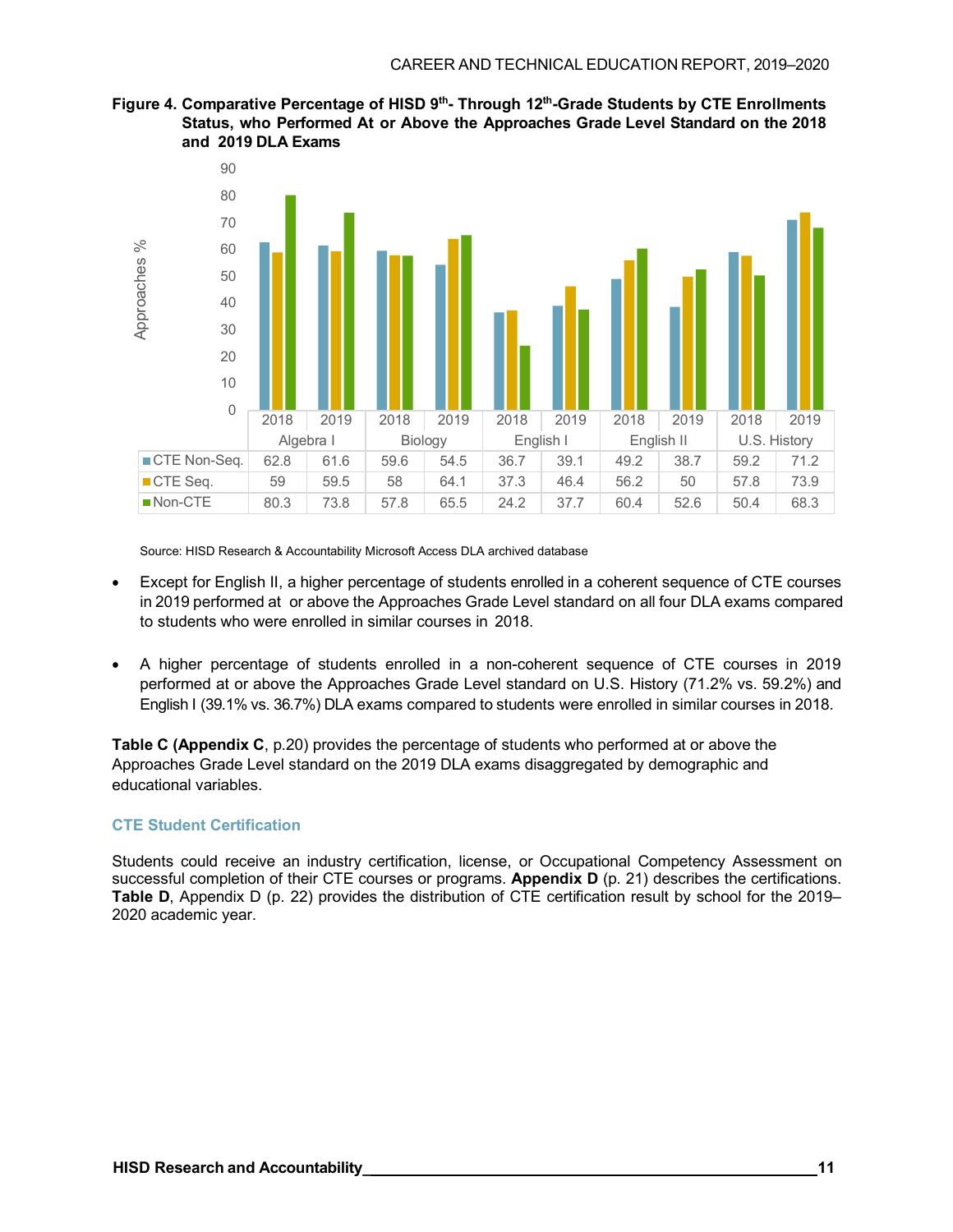#### CAREER AND TECHNICAL EDUCATION REPORT, 2019–2020

**What were the longitudinal graduation and annual dropout rates for students enrolled in a coherent sequence of CTE courses compared to HISD students districtwide and students who graduated in the class of 2018 and 2019?**

**Figure 6** and **Figure 7** show the longitudinal comparative graduation and the annual dropout rates for students enrolled in a coherent sequence of CTE courses. Students from the classes of 2018 and 2019 were compared. District data are provided for comparative purposes as well. Data were calculated for State Accountability per Texas Education Code §39.053 and §39.055.



**Figure 6. CTE and HISD Longitudinal Graduates Count Based on the Class of 2018 and Class of 2019**

Source: TEA Class of 2018 and Class of 2019 Four-Year Longitudinal Summary Report. Note: No statutory exclusions were applied. Data align with the State Performance-Based Monitoring Analysis System. Graduation rates are in parentheses

- The district showed a slight increase in its four-year longitudinal graduation rate from 2018 to 2019 (80.9% vs. 81.0%), while the students enrolled in the CTE coherent sequence cohort showed a slight decrease in the graduation rate over the sameperiod (88.9% vs 87.9%).
- The number of CTE students who graduated from the HISD class of 2019 increased by 9.4% percent over the number who graduated from the class of 2018 compared to a 0.9% percent increase for the district.
- While the four-year longitudinal graduation rate for the district was 81.0 percent, the graduate rate for students enrolled in a coherent sequence of CTE courses was 87.9 percent for the Class of 2019.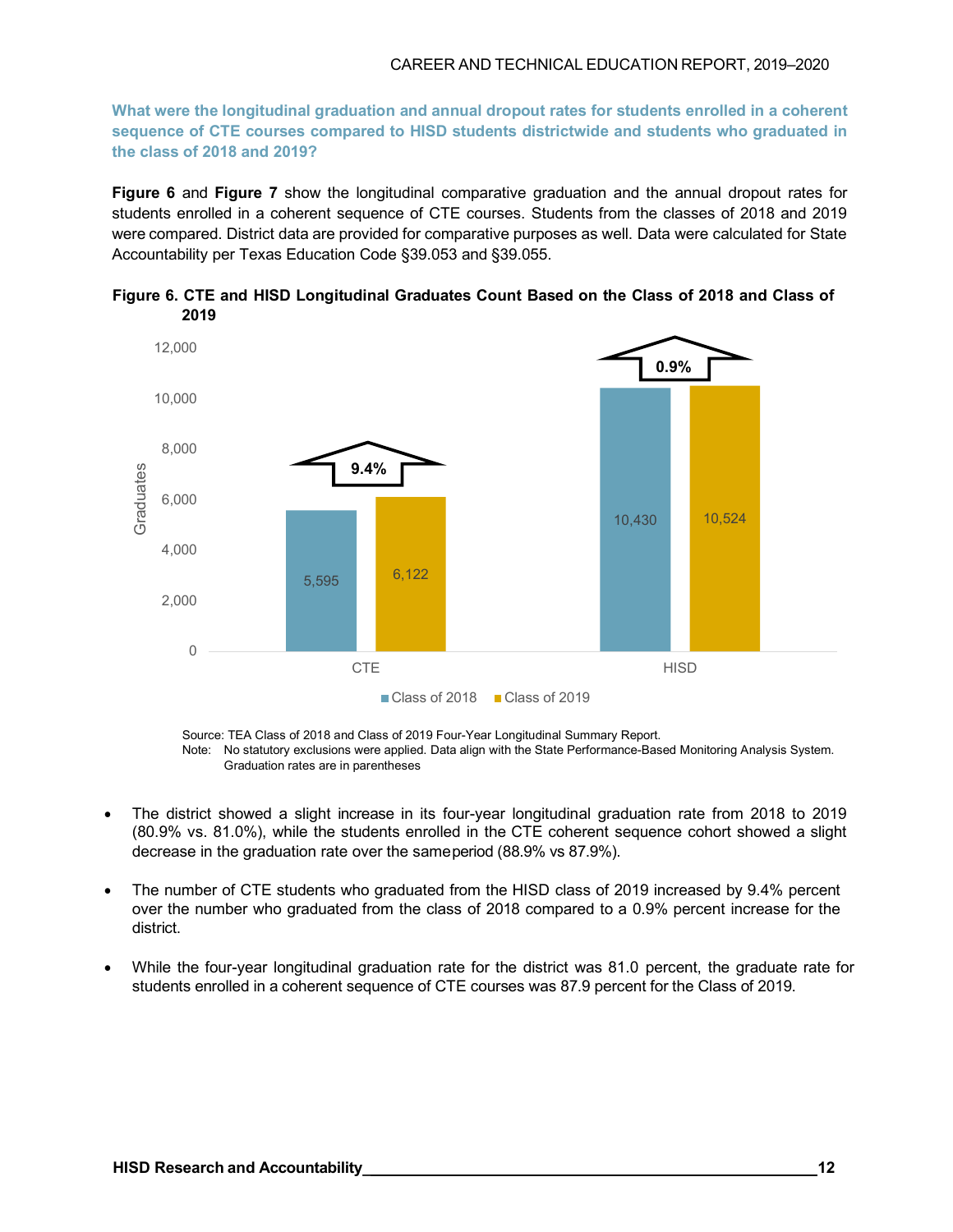

**Figure 7. CTE and HISD Annual Dropout Rates Ninth Through Twelfth Grade, 2017–2018 and 2018– 2019**

Source: TEA 2016–2017 and 2017–2018 Annual Dropout Summary Report Note: No statutory exclusions were applied. Data align with the State Performance-Based Monitoring Analysis System

- The dropout rate among students enrolled in a coherent sequence of CTE courses for the 2018–2019 school year (2.6%) was lower than the dropout rate for the district (3.9%).
- The dropout rate for the district cohort decreased slightly (0.4%) between the 2017–2018 and 2018– 2019 school years while the dropout rate for the CTE coherent sequence cohort remained the same between the 2017–2018 and 2018–2019 school years.

## **Discussion**

Trends indicate that the number of students enrolled in CTE courses since the 2009–2010 school year have increased by approximately 33% (33,634 vs. 44,840). Texas Education Code authorizes students to enroll in either a coherent or non-coherent sequence of CTE courses. Since the 2009–2010 school year, the number of students enrolled in a non-coherent sequence of CTE course has been on a downward trend while the number of students enrolled in a coherent sequence of CTE courses has markedly increased. Most students enrolled in a coherent sequence of CTE courses were either Hispanic or Black. Fewer LEP students were enrolled in a coherent sequence of CTE courses than LEP students who were enrolled in a non-coherent sequence of CTE courses. More economically- disadvantages, G/T, and at-risk students were enrolled in a coherent sequence of CTE course compared to their peers who were enrolled in a non-coherent sequence of CTE courses.

The report demonstrates that higher percentages of students enrolled in a coherent sequence of CTE courses met the Approaches Grade Level standard on all 2019 DLA exams except for the Algebra I DLA exam. Also, a higher percentage of students enrolled in a coherent sequence and a non-coherent sequence of CTE courses met the Approaches Grade Level standard on the English I and U.S. History 2019 DLA exam compared to their peers in HISD who were not taking any CTE courses. When comparing the 2019 DLA exam scores to the previous year, a higher percentage of students enrolled in a coherent sequence of CTE courses scored at or above the Approaches Grade Level standard on the Biology, English I, and U.S. History DLA exams.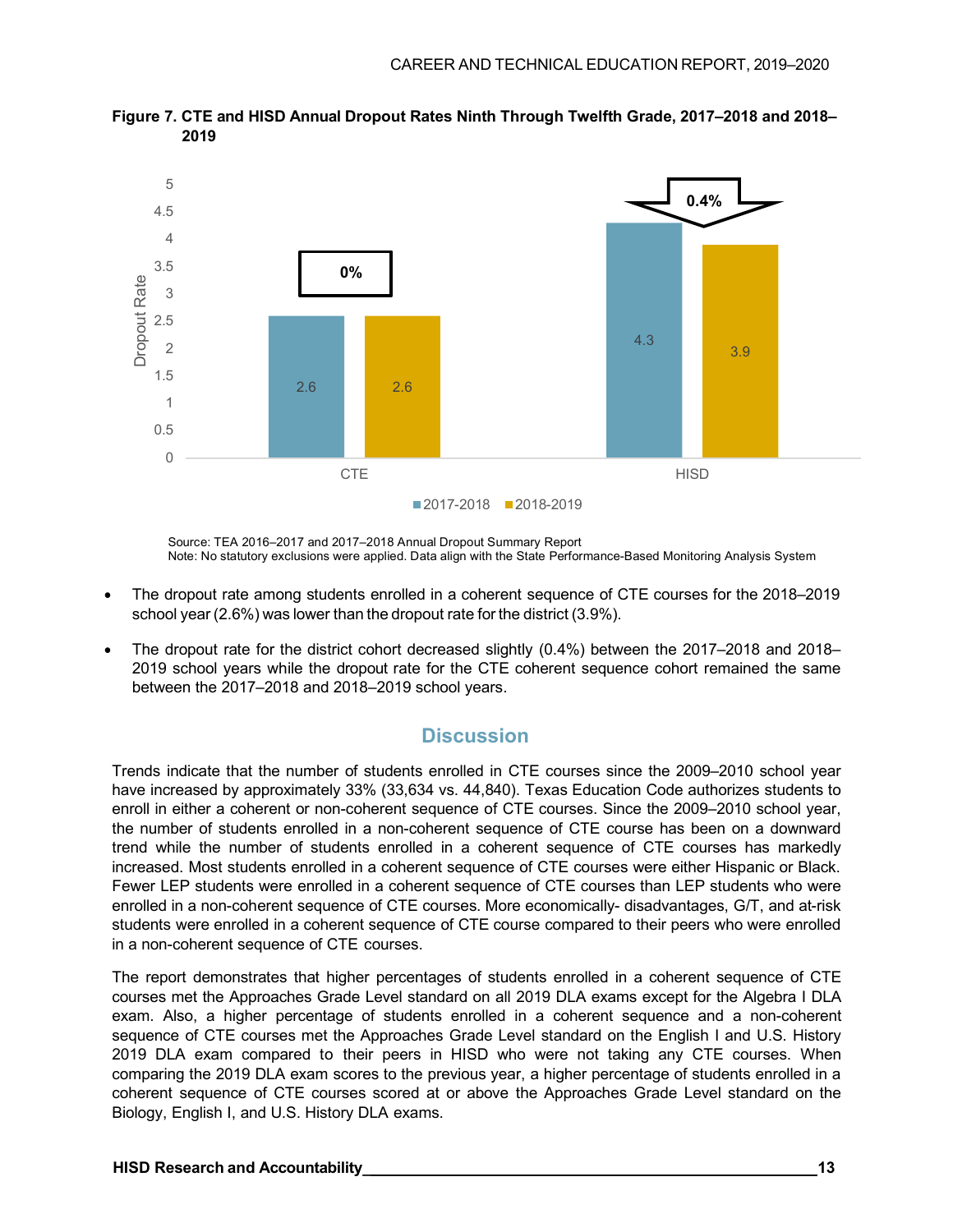From 2018 to 2019, the number of CTE students who graduated increased by 9.4%. Even though the percentage of CTE students who graduated in 2018-2019 was slightly lower than the previous year (87.9% vs. 88.9%), the CTE longitudinal graduation rate was still higher than that of the district for the class of 2019 (87.9% vs. 81%). The district had a 0.9% increase in the number of students who graduated between the class of 2018 and 2019. The dropout rate for CTE students remained the same from the 2017–2018 to 2018–2019 academic year (2.6%). While the dropout rate for the district decreased by 0.4% from the 2017–2018 to 2018–2019 academic year (4.3% vs. 3.9%), the dropout rate for CTE students in 2018–2019 was lower than that of the district for  $9<sup>th</sup>$ –12<sup>th</sup> grade students (2.6% vs. 3.9%). In terms of industry certifications, 87.2% of students passed their certifications for the 2019–2020 academic year.

The results of this evaluation indicated that students enrolled in a coherent sequence of CTE courses typically performed better than comparable students enrolled in a non-coherent sequence of CTE courses. Current trends also indicated that more students were enrolling in a coherent sequence of CTE courses over time while fewer students were enrolling in a non-coherent sequence of CTE courses over time. When examining student enrollments across HISD, students enrolled in a coherent sequence of CTE courses were more likely to graduate high school and less likely to drop out. Most students who enroll in a coherent sequence of CTE courses were identified as economically-disadvantaged, Hispanic, or Black. This may indicate that economically-disadvantaged, Hispanic, or Black students are more likely to elect to enroll in a coherent sequence of CTE courses.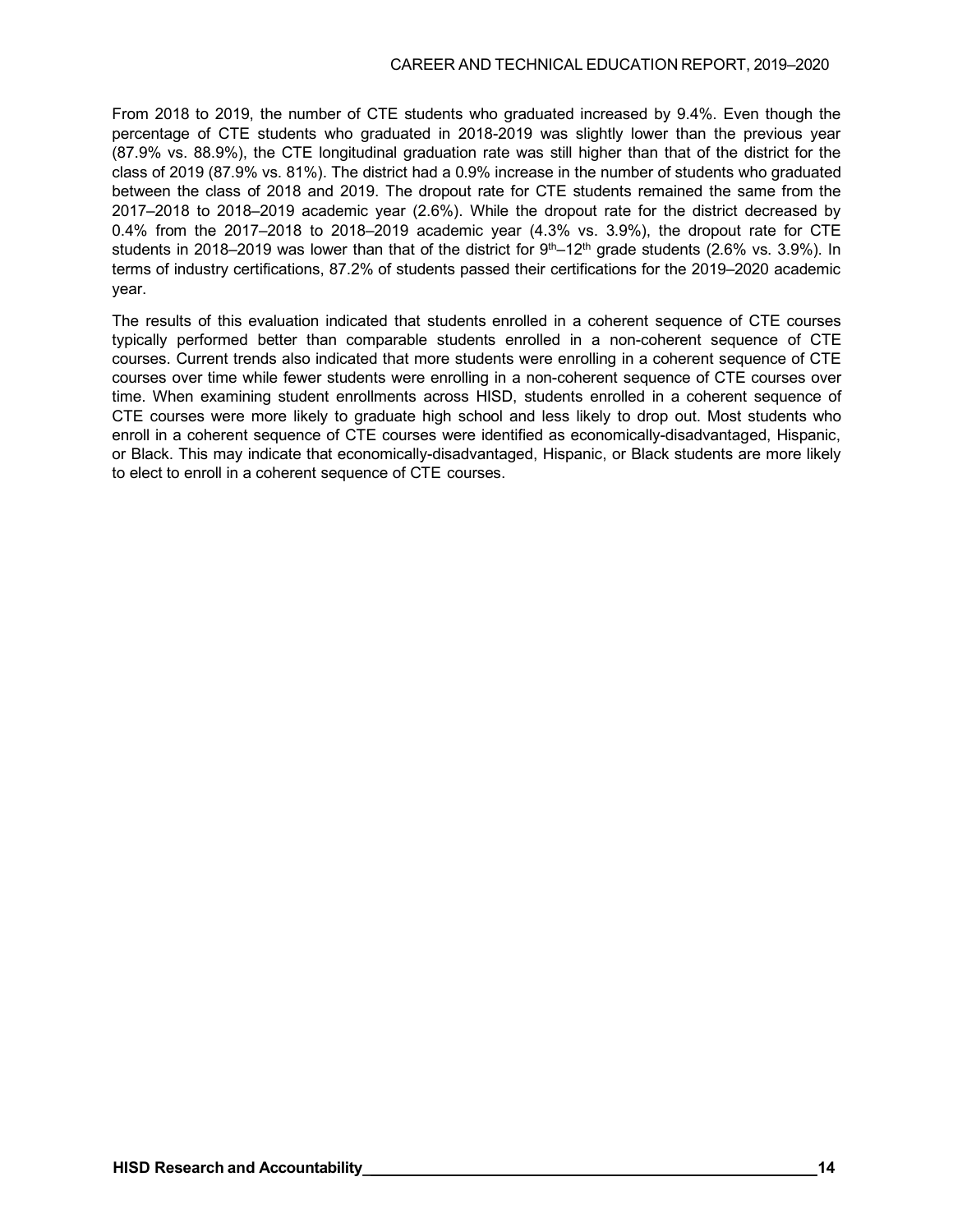## **References**

- Dougherty, S.M. (2016). Career and Technical Education in High School: Does It Improve Student Outcomes? Washington, DC: Thomas B. Fordham Institute. files.eric.ed.gov/fulltext/ED570132.pdf
- Dougherty, S. M. (2018). The Effect of Career and Technical Education on Human Capital Accumulation: Causal Evidence from Massachusetts. *Education Finance and Policy* 13, 2: 119-148.
- Gottfried, M. A., & Plasman J.S. (2017). Linking the Timing of Career and Technical Education Coursetaking with High School Dropout and College-Going Behavior. *American Educational Research Journal* 55, 2: 325-361.
- Hollenbeck K, & Huang, W. (2014). Net Impact and Benefit-Cost Estimates of the Workforce Development System in Washington State. *Upjohn Institute Technical Report No. 13-029.*  Kalamazoo, MI: W. E. Upjohn Institute for Employment Research. [http://research.upjohn.org/up\\_technicalreports/29/](http://research.upjohn.org/up_technicalreports/29/)
- Houston ISD. (2019). *School guidelines 2019–2020.* Houston, TX: Author. https:/[/www.houstonisd.org/site/handlers/filedownload.ashx?moduleinstanceid=276861&dataid=2](http://www.houstonisd.org/site/handlers/filedownload.ashx?moduleinstanceid=276861&dataid=2) 55814&FileName=2019-2020%20School%20Guidelines%20v2.pdf
- Rosen, R., Visher, M. & Beal, K. (2018). Career and Technical Education: Current Policy, Prominent Programs, and Evidence. MDRC. files.eric.ed.gov/fulltext/ED590008.pdf
- Silverberg, M. et al. (2004) National Assessment of Vocational Education Final Report to Congress Executive Summary. Washington, D.C.: U.S. Department of Education, Office of the Under Secretary of Policy and Program Study Service. <http://www2.ed.gov/rschstat/eval/sectech/nave/naveexesum.pdf>
- Texas Education Code (2009). *Sec. 134.006. Grants to Educational Institutions for Career and Technical Education Programs. Chapter 134*. Jobs and Education for Texans (JET) Grant Program. https://statutes.capitol.texas.gov/Docs/ED/htm/ED.134.htm
- U.S. Department of Education. (2006). *Carl D. Perkins Career and Technical Education Act of 2006 [Public Law 109-270].* https:/[/www.govinfo.gov/content/pkg/BILLS-109s250enr/pdf/BILLS-](http://www.govinfo.gov/content/pkg/BILLS-109s250enr/pdf/BILLS-)109s250enr.pdf.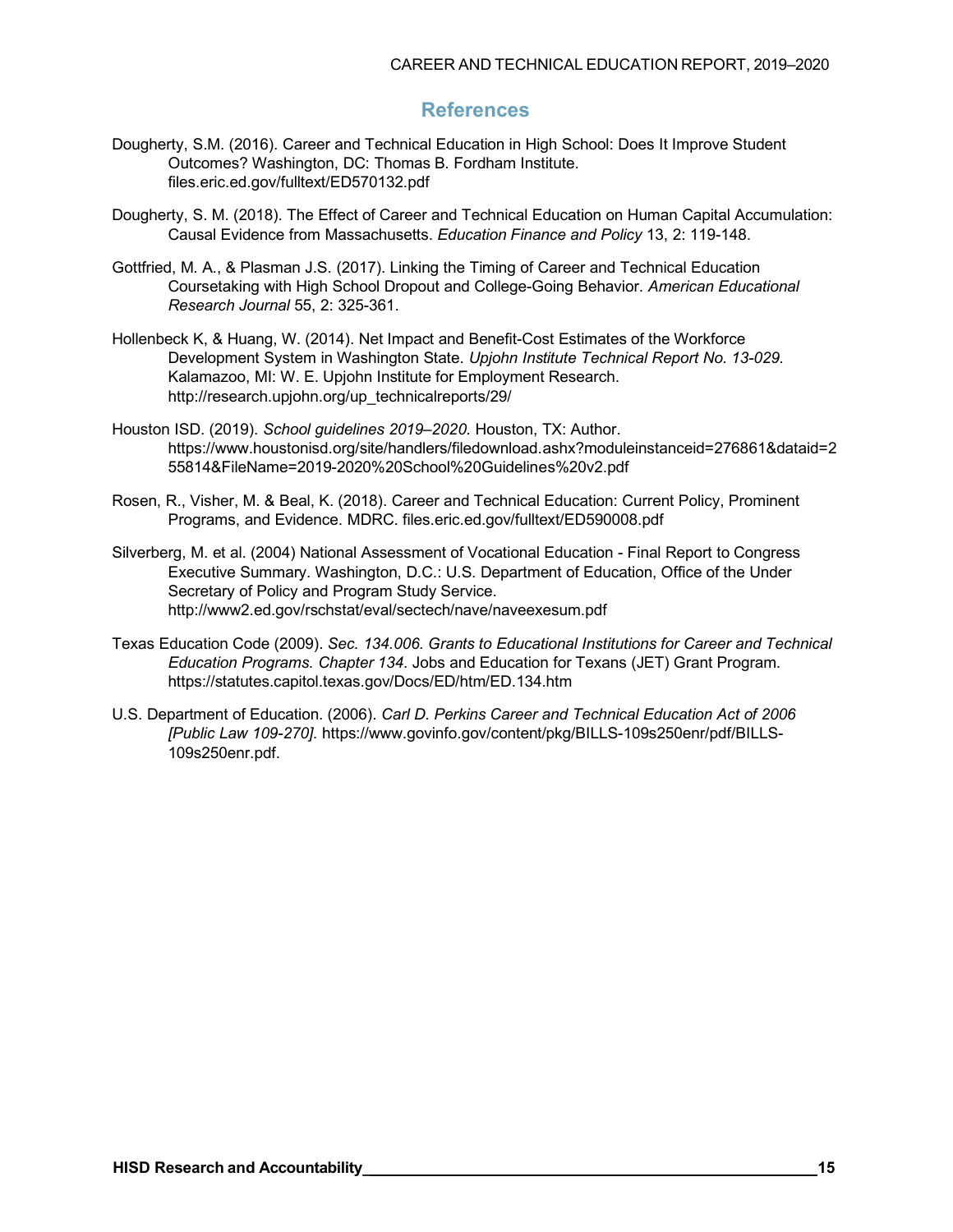## **Appendix A: CTE Programs of Study**

|                                                    | to HISD Students, 2019–2020                                                                                                                                              |                                                                                                |                                                                                                                                                                           |
|----------------------------------------------------|--------------------------------------------------------------------------------------------------------------------------------------------------------------------------|------------------------------------------------------------------------------------------------|---------------------------------------------------------------------------------------------------------------------------------------------------------------------------|
| <b>CTE Programs of Study</b>                       | <b>High School Where Offered</b>                                                                                                                                         | <b>Fast-Growing Career</b><br><b>Opportunities</b>                                             | <b>Certifications and</b><br><b>Licensures</b>                                                                                                                            |
| Agriculture, food and<br>natural resources         | Austin<br><b>Bellaire</b><br>Booker T. Washington<br>Chavez<br>Harper Alternative School<br>Lamar<br>Madison<br>North Forest<br>Worthing                                 | Veterinary Technicians<br>Agricultural Inspectors<br>Forest and<br><b>Conservation Workers</b> | Certified Veterinary<br>Assistant (CVA Level 1)<br>Texas Floral Design- Level 1<br>Certification                                                                          |
| <b>Architecture and</b><br>Construction            | Austin<br>Booker T. Washington<br>Furr<br><b>Houston MTSC</b><br><b>Jones Futures</b><br>Milby<br>North Forest<br>Northside<br>Scarborough<br>Wheatley<br>Wisdom         | Construction management<br><b>Civil Engineers</b><br><b>Heating and Cooling</b><br>Technicians | <b>NCCER - Construction</b><br>Technology<br>NCCER – HVAC<br><b>NCCER-Plumbing</b><br>AutoCAD - Certified<br>Associate<br><b>Certified SOLIDWORKS</b><br>Associate (CSWA) |
| Arts, A/V Technology &<br>Communication            | <b>Bellaire</b><br>Chavez<br>Furr<br>Heights<br>Houston<br>Kashmere<br>Lamar<br>Northside<br>Sharpstown<br>Waltrip<br>Westside<br>Yates                                  | Audio/Visual Technicians<br>Multimedia Artist and<br>Animators<br><b>Technical Writers</b>     | <b>Adobe Certified Associate</b><br>(ACA) Video communication<br><b>Adobe Certified Associate</b><br>(ACA)- Visual<br>Communication                                       |
| <b>Business, Finance &amp;</b><br><b>Marketing</b> | Austin<br><b>Bellaire</b><br>Heights<br>Houston Academy of<br>International Studies<br>Lamar<br>Liberty<br>North Houston Early College<br>Sterling<br>Westside<br>Wisdom | Human Resource Specialist<br>Sales Agents and Managers<br>Market Research Analyst              | Microsoft Office Certified<br>Master<br>A*S*K Business Fundamental<br><b>NOCTI-Business</b><br>Sales Force                                                                |
| <b>Education and Training</b><br><b>Services</b>   | Austin<br>Scarborough                                                                                                                                                    | Teacher<br>Coaches and Recreation<br>Instructors<br>Social Workers                             | Early Childhood Education<br>Assessment and Certification<br>Pre-professional Certification<br>in Education Fundamental                                                   |

## **Table A. CTE Programs of Study, Career Opportunities, Certification, and Licensures Available**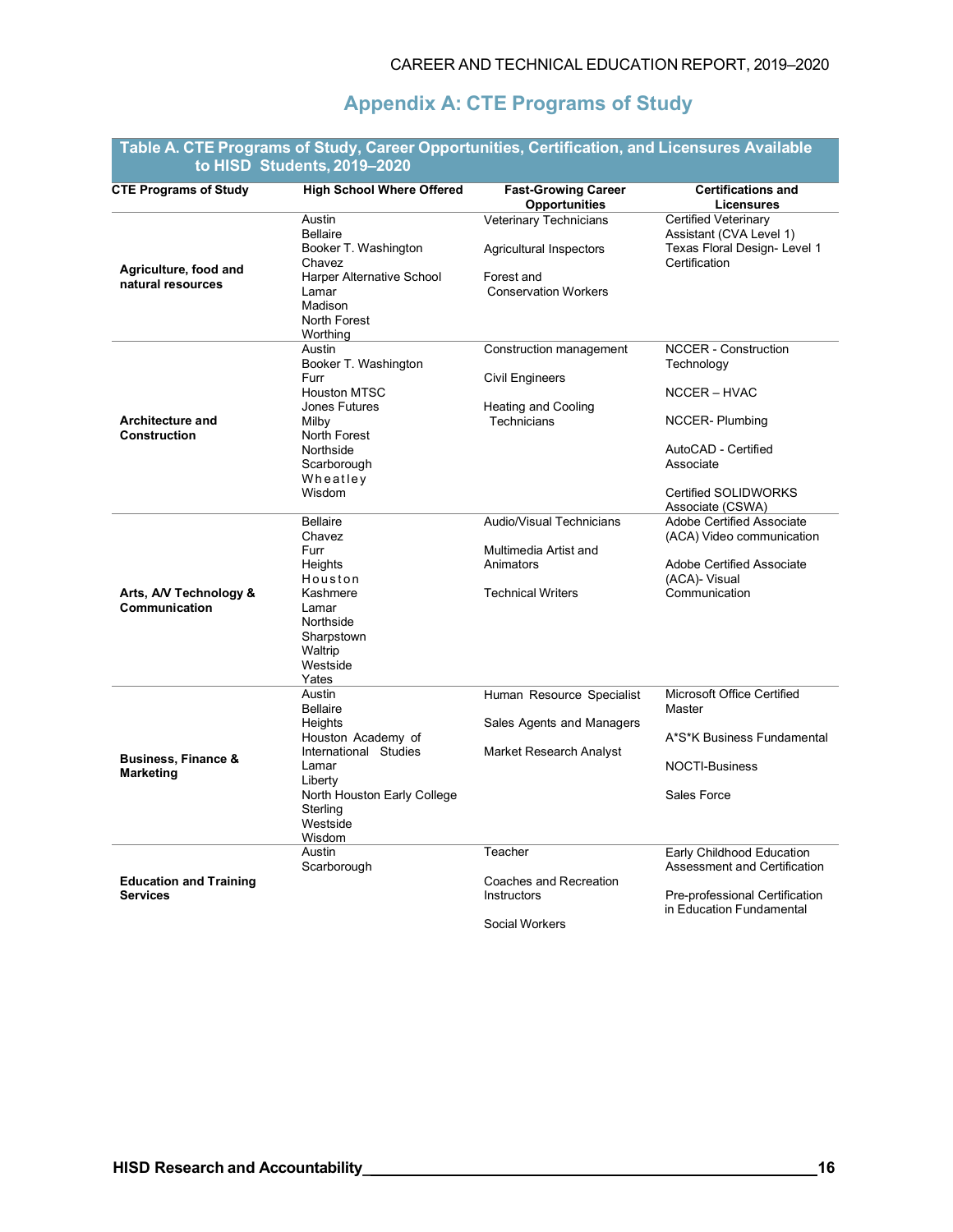#### CAREER AND TECHNICAL EDUCATION REPORT, 2019–2020

|                                                       | rabic A. OTET rughams or otuuy, Oareer Opportunnues, Oertmudtion and Eluchsures Avallable<br>to HISD Students, 2019-2020 (continued) |                                                    |                                                  |
|-------------------------------------------------------|--------------------------------------------------------------------------------------------------------------------------------------|----------------------------------------------------|--------------------------------------------------|
| <b>CTE Programs of Study</b>                          | <b>High School Where Offered</b>                                                                                                     | <b>Fast-Growing Career</b><br><b>Opportunities</b> | <b>Certifications and</b><br>Licensures          |
|                                                       | High School for Law and                                                                                                              | Foreign Service Officer                            |                                                  |
| <b>Government and Public</b><br><b>Administration</b> | Justice                                                                                                                              | <b>Political Science Teacher</b>                   |                                                  |
|                                                       |                                                                                                                                      | Paralegal                                          |                                                  |
|                                                       | Chavez                                                                                                                               | Dental Assistant                                   | <b>Certified Clinical Medical</b>                |
|                                                       | DeBakey                                                                                                                              |                                                    | Assistant (CCMA)                                 |
|                                                       | Jones Futures<br>Heights                                                                                                             | <b>Biomedical Technician</b>                       | Phlebotomy Technician<br>Certification (CPT)     |
|                                                       | Long Futures                                                                                                                         | <b>Registered Nurse</b>                            | Certified patient Care                           |
|                                                       | Madison                                                                                                                              |                                                    | Technician/Assistant                             |
| <b>Health Science</b>                                 | Milby                                                                                                                                |                                                    | (CPCT/A)                                         |
|                                                       | Sharpstown                                                                                                                           |                                                    | Pharmacy Technician                              |
|                                                       | Waltrip                                                                                                                              |                                                    | Trainee                                          |
|                                                       | Westbury                                                                                                                             |                                                    | <b>Nursing Assisting</b>                         |
|                                                       | Westside                                                                                                                             |                                                    | Assessment (CNA)                                 |
|                                                       |                                                                                                                                      |                                                    | National Entry Level Dental<br>Assistant (NELDA) |
|                                                       | Barbara Jordan                                                                                                                       | Hotel manager                                      | ServSafe Food Handlers                           |
|                                                       | Harper Alternative                                                                                                                   |                                                    |                                                  |
|                                                       | Lamar                                                                                                                                | Chef and Head Cook                                 |                                                  |
| <b>Hospitality and Tourism</b>                        | Milby                                                                                                                                |                                                    |                                                  |
|                                                       | Northside                                                                                                                            | Food and Beverage Service                          |                                                  |
|                                                       | Westside                                                                                                                             | Worker                                             |                                                  |
|                                                       | Wheatley<br>Worthing                                                                                                                 |                                                    |                                                  |
|                                                       | Barbara Jordan                                                                                                                       | Massage Therapist                                  | <b>Texas Cosmetology Operator</b>                |
| <b>Human Services</b>                                 | <b>Houston MTSC</b>                                                                                                                  |                                                    | License                                          |
|                                                       | Milby                                                                                                                                | Spa Manager                                        |                                                  |
|                                                       | Austin<br><b>Bellaire</b>                                                                                                            | <b>Computer Programmers</b>                        | <b>BISCI- Cabling Installation</b>               |
|                                                       | Booker T Washington                                                                                                                  | <b>Computer Engineers</b>                          | CompTIA - Strata, A+,                            |
|                                                       | Eastwood Academy                                                                                                                     |                                                    | Network+ Security+                               |
|                                                       | Heights                                                                                                                              | Database Administrators                            |                                                  |
|                                                       | High School for Law and                                                                                                              |                                                    | Adobe Certified Associate-                       |
|                                                       | Justice                                                                                                                              |                                                    | Web Authoring, Interactive                       |
|                                                       | Kinder High School for the<br>Performing and Visual Arts                                                                             |                                                    | Media                                            |
|                                                       | <b>Houston MTSC</b>                                                                                                                  |                                                    | CIW-Web Design Specialist,                       |
|                                                       | Lamar                                                                                                                                |                                                    | Web Security Associate,                          |
|                                                       | Madison                                                                                                                              |                                                    | <b>Internet Business Associate</b>               |
| <b>Information Technology</b>                         | Mickey Leland                                                                                                                        |                                                    |                                                  |
|                                                       | Milby                                                                                                                                |                                                    | STARS Certification                              |
|                                                       | North Forest                                                                                                                         |                                                    |                                                  |
|                                                       | Northside                                                                                                                            |                                                    | <b>SPACE Certification</b>                       |
|                                                       | Scarborough<br>Sharpstown                                                                                                            |                                                    | <b>ESRI Technical Certification-</b>             |
|                                                       | South Early                                                                                                                          |                                                    |                                                  |
|                                                       | Waltrip                                                                                                                              |                                                    | Desktop                                          |
|                                                       | Westbury                                                                                                                             |                                                    | MOS Word, Excel,                                 |
|                                                       | Westside                                                                                                                             |                                                    | PowerPoint, Access                               |
|                                                       | Wisdom                                                                                                                               |                                                    |                                                  |
|                                                       | Wheatley                                                                                                                             |                                                    |                                                  |
|                                                       | Worthing                                                                                                                             |                                                    |                                                  |

# **Table A. CTE Programs of Study, Career Opportunities, Certification and Licensures Available**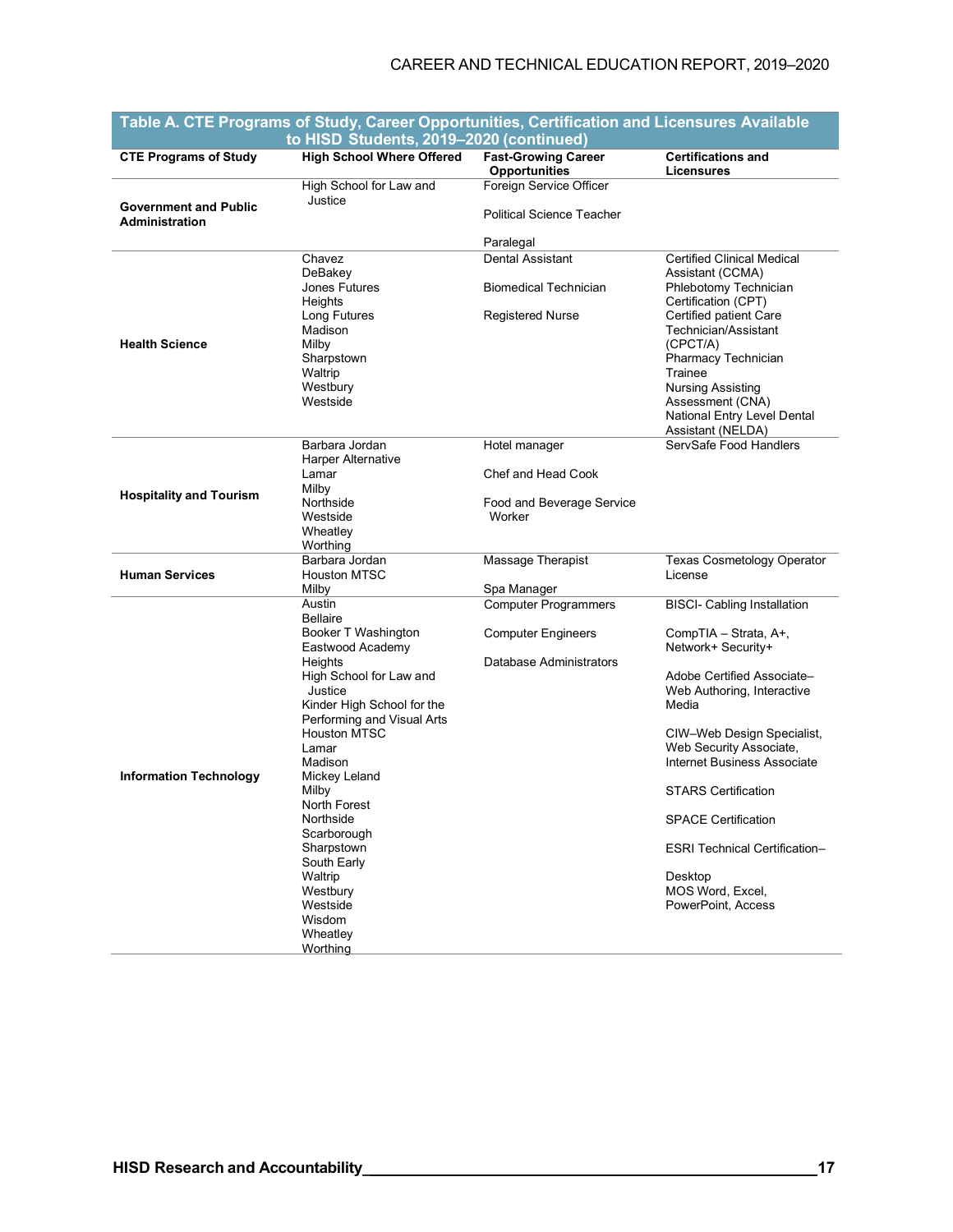#### CAREER AND TECHNICAL EDUCATION REPORT, 2019–2020

| <b>CTE Programs of Study</b>                           | <b>High School Where Offered</b>      | <b>Fast-Growing Career</b>       | <b>Certifications and</b>                                |  |  |  |  |
|--------------------------------------------------------|---------------------------------------|----------------------------------|----------------------------------------------------------|--|--|--|--|
|                                                        |                                       | Opportunities                    | <b>Licensures</b>                                        |  |  |  |  |
|                                                        | Chavez                                | <b>Emergency Medical</b>         | <b>Texas Commission on Fire</b>                          |  |  |  |  |
|                                                        | High School for Law and<br>Justice    | Technician                       | <b>Prevention Certificate</b>                            |  |  |  |  |
| Law, Public Safety,<br><b>Corrections and Security</b> | North Forest<br>Sterling              | Police Officer                   | <b>State Emergency Medication</b><br>(EMT) Certification |  |  |  |  |
|                                                        | Waltrip<br>Westbury                   | Paralegal                        |                                                          |  |  |  |  |
|                                                        | Wisdom                                | Foreign Service Officer          |                                                          |  |  |  |  |
|                                                        |                                       | <b>Political Science Teacher</b> |                                                          |  |  |  |  |
|                                                        | <b>Houston MTSC</b><br>Barbara Jordan | Welder                           | <b>Autodesk Certified User</b><br>Certified SOLIDWORKS   |  |  |  |  |
| Manufacturing                                          | Madison<br>Milby                      | Machinist                        | Associate (CSWA)<br>NCCER-Welding                        |  |  |  |  |
|                                                        | Wisdom                                | Technician                       | <b>AWS Certification</b>                                 |  |  |  |  |
|                                                        | Austin                                | Geological Technician            | <b>Certified Clinical Medical</b>                        |  |  |  |  |
|                                                        | Chavez                                |                                  | Assistant (CCMA)                                         |  |  |  |  |
|                                                        | Booker T. Washington                  | Geoscientist                     |                                                          |  |  |  |  |
|                                                        | Eastwood Academy                      |                                  | <b>Autodesk Certified User</b>                           |  |  |  |  |
|                                                        | Energy Institute                      | Engineer                         |                                                          |  |  |  |  |
|                                                        | Furr<br>Heights                       |                                  | <b>Certified SOLIDWORKS</b><br>Associate (CSWA)          |  |  |  |  |
|                                                        | <b>Houston MTSC</b>                   |                                  |                                                          |  |  |  |  |
|                                                        | Kashmere                              |                                  |                                                          |  |  |  |  |
| <b>S.T.E.M.</b>                                        | Lamar                                 |                                  |                                                          |  |  |  |  |
|                                                        | Madison                               |                                  |                                                          |  |  |  |  |
|                                                        | Mickey Leland                         |                                  |                                                          |  |  |  |  |
|                                                        | Milby                                 |                                  |                                                          |  |  |  |  |
|                                                        | South East Early College              |                                  |                                                          |  |  |  |  |
|                                                        | Waltrip                               |                                  |                                                          |  |  |  |  |
|                                                        | Westbury                              |                                  |                                                          |  |  |  |  |
|                                                        | Westside                              |                                  |                                                          |  |  |  |  |
|                                                        | Young Women's College                 |                                  |                                                          |  |  |  |  |
|                                                        | Prep Academy                          |                                  |                                                          |  |  |  |  |
|                                                        | Austin<br>Barbara Jordan              | <b>Merchant Mariner</b>          | ASE-Brakes,<br>Electronic/Electrical Systems,            |  |  |  |  |
|                                                        | Heights<br><b>Houston MTSC</b>        | Auto/Diesel Technician           | Heating and A/C, Engine<br>Repair                        |  |  |  |  |
|                                                        | Madison                               | Airline Pilot                    |                                                          |  |  |  |  |
| <b>Transportation, Distribution</b>                    | North Forest                          |                                  | Certified Logistics Associate                            |  |  |  |  |
| & Logistics                                            | Sterling                              |                                  | (CLA)                                                    |  |  |  |  |
|                                                        | Waltrip                               |                                  |                                                          |  |  |  |  |
|                                                        | Westbury                              |                                  |                                                          |  |  |  |  |
|                                                        | Wheatley                              |                                  | <b>CLT</b>                                               |  |  |  |  |
|                                                        | Yates                                 |                                  | <b>GLA</b>                                               |  |  |  |  |
|                                                        |                                       |                                  | FAA Airframe & Powerplant<br>Technician                  |  |  |  |  |

## **Table A. CTE Programs of Study, Career Opportunities, Certification and Licensures Available**

Source: CTE Programs of Study. Houston ISD Career Readiness website: https://www.houstonisd.org/Page/182220.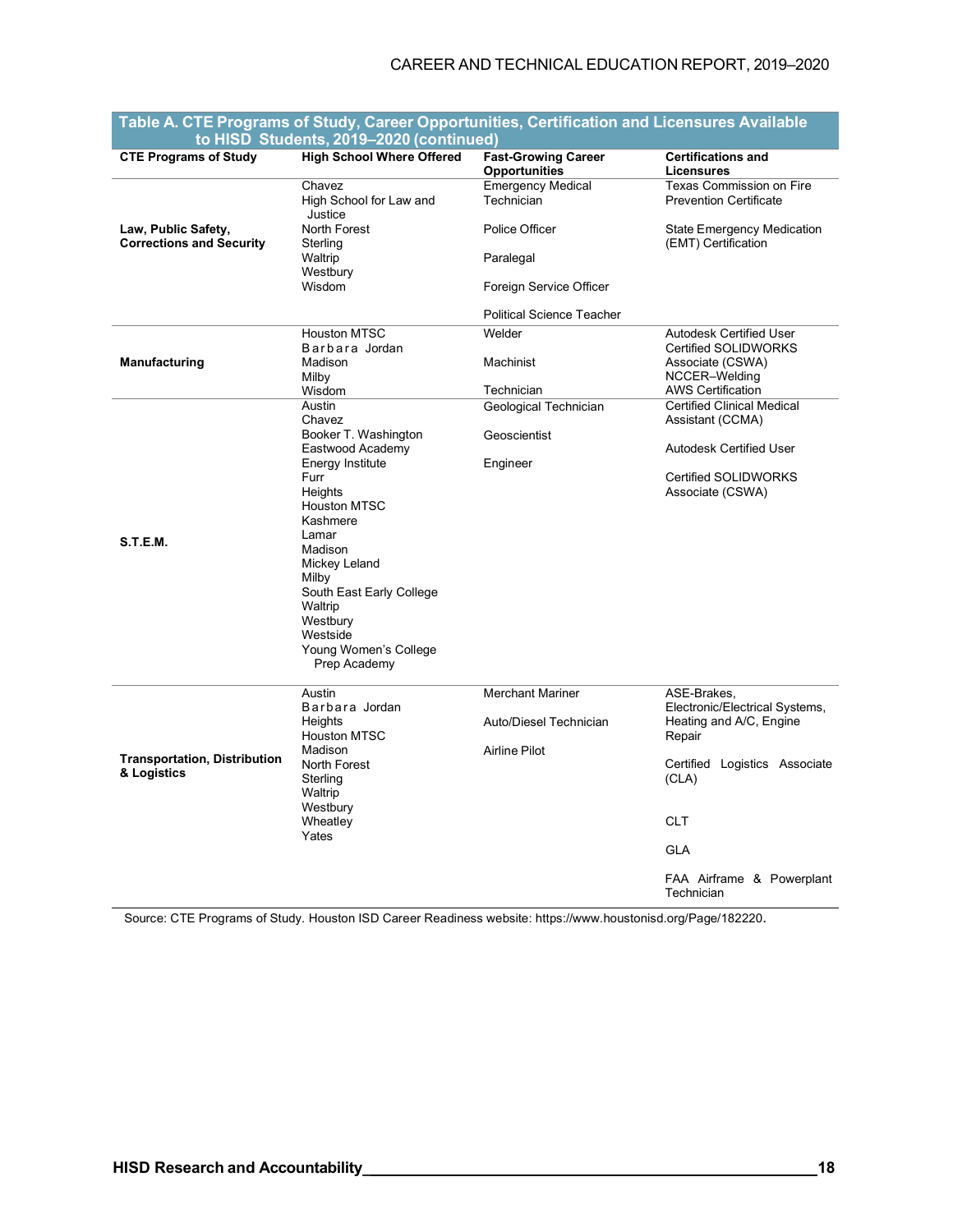## **Appendix B: CTE Codes**

|                                                                     | Table B. Description of Career and Technical Education Codes, Texas Education Data<br><b>Standards, 2019-2020</b>                                                                                                                                                                                                                                                                                                                                         |                                  |                      |                 |  |  |  |  |  |
|---------------------------------------------------------------------|-----------------------------------------------------------------------------------------------------------------------------------------------------------------------------------------------------------------------------------------------------------------------------------------------------------------------------------------------------------------------------------------------------------------------------------------------------------|----------------------------------|----------------------|-----------------|--|--|--|--|--|
| Code Table ID                                                       | Name                                                                                                                                                                                                                                                                                                                                                                                                                                                      | <b>XML Name</b>                  | Date<br>Issued       | Date<br>Updated |  |  |  |  |  |
| C142                                                                | CAREER-AND-TECHNICAL-ED-<br>INFO-CD                                                                                                                                                                                                                                                                                                                                                                                                                       | TX-CareerAnd<br>TechnologyEdType | 3/1/2016<br>3/3/1993 |                 |  |  |  |  |  |
| Code                                                                | Translation                                                                                                                                                                                                                                                                                                                                                                                                                                               |                                  |                      |                 |  |  |  |  |  |
|                                                                     | When assigning the Career and Technical Indicator Code, include<br>enrollment in all Career and Technical Education (CTE) courses, regardless<br>of course funding weight                                                                                                                                                                                                                                                                                 |                                  |                      |                 |  |  |  |  |  |
| 0                                                                   | Not Enrolled in a CTE Course                                                                                                                                                                                                                                                                                                                                                                                                                              |                                  |                      |                 |  |  |  |  |  |
| 1                                                                   | Enrolled in A CTE Course: A student in grades 6-8 who is taking a CTE course as<br>of the fall snapshot date or completed a CTE course by the end of the school year.<br>A student in grades 9-12 who is taking a CTE course as of the fall snapshot date<br>or completed a CTE course by the end of the school year and the student's 4-year<br>plan of study does not outline a coherent sequence of courses in CTE                                     |                                  |                      |                 |  |  |  |  |  |
|                                                                     | The following code is for students who on the fall snapshot date: (a) have a<br>4-year plan to take a coherent sequence (2 or more CTE courses for 3 or<br>more credits) of courses in CTE, and (b) are enrolled in or have completed a<br>semester of CTE course(s), which are part of their CTE coherent sequence<br>of courses. If a student's 4-year plan changes, then the student could go<br>from a code 2 to a 0 or 1 in a subsequent school year |                                  |                      |                 |  |  |  |  |  |
| $\mathbf{2}$<br>$P_{\text{airna}}$ $2040$ $2020$ $T_{\text{airaa}}$ | Participant in A Coherent Sequence of Courses: A student in grades 9-12 who is<br>enrolled in a sequential course of study, which develops occupational knowledge,<br>skills, and competencies relating to a CTE program of study. The student must<br>have a 4-year plan of study to take 2 or more CTE courses for 3 or more credits<br>Education Data Ctanderde, technical tec state tu us (TIMEDC/CC/O/O/O/OdeTeble/List/0002                         |                                  |                      |                 |  |  |  |  |  |

Source. 2019–2020 Texas Education Data Standards, tealprod.tea.state.tx.us/TWEDS/66/0/0/0/CodeTable/List/8023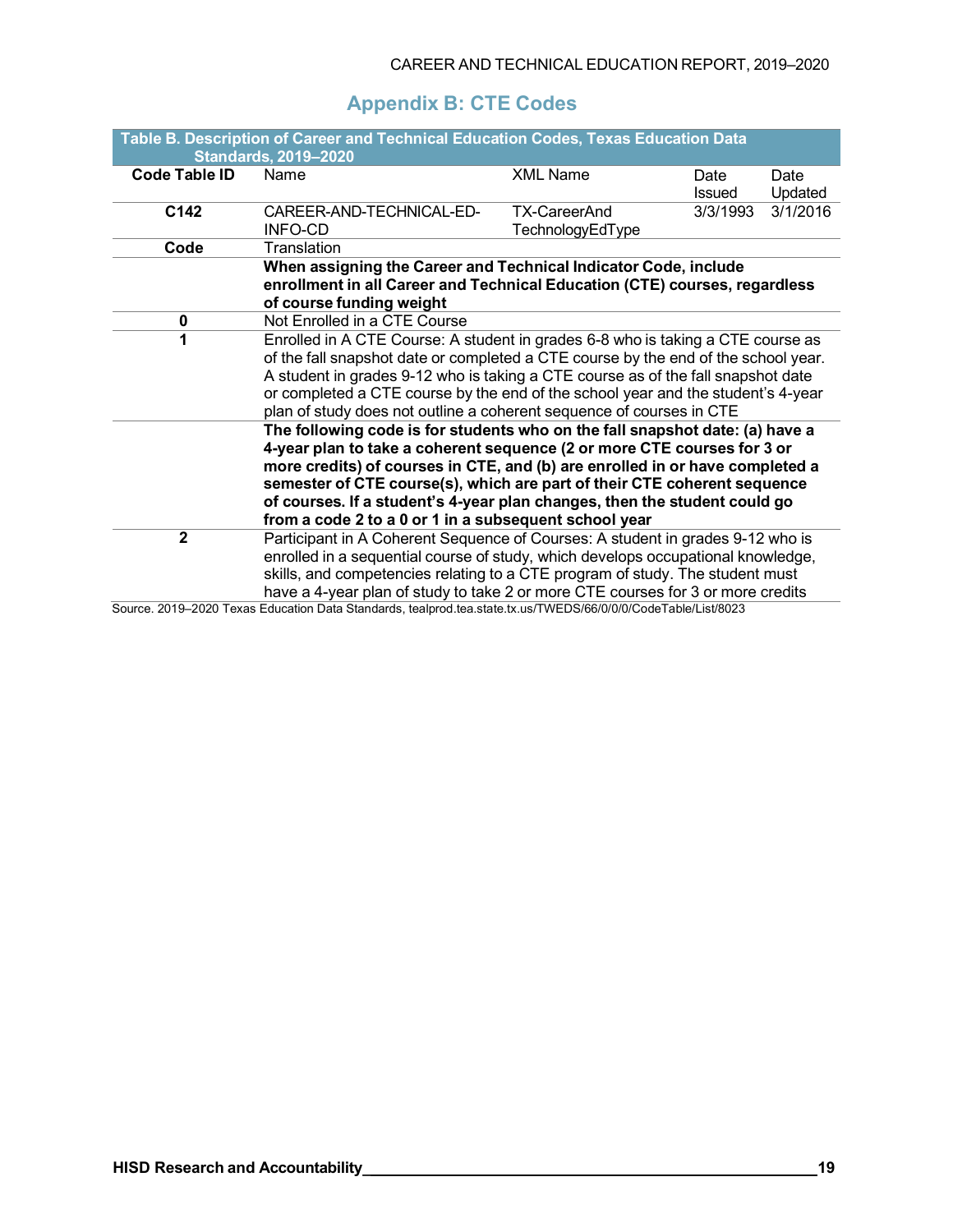#### CAREER AND TECHNICAL EDUCATION REPORT, 2019–2020

| Table C. Percentage of HISD Non-CTE and CTE Coherent-Sequenced Students Who Performed At or Above Approaches Grade Level<br>Standard on the DLA Exams, Disaggregated by Demographic and Educational Attributes |               |                      |      |       |           |     |      |                                   |      |                             |                     |           |      |              |      |              |      |       |      |       |      |
|----------------------------------------------------------------------------------------------------------------------------------------------------------------------------------------------------------------|---------------|----------------------|------|-------|-----------|-----|------|-----------------------------------|------|-----------------------------|---------------------|-----------|------|--------------|------|--------------|------|-------|------|-------|------|
|                                                                                                                                                                                                                |               | Non-CTE              |      |       |           |     |      |                                   |      |                             | <b>Coherent CTE</b> |           |      |              |      |              |      |       |      |       |      |
| <b>Demographic and Educational</b><br>Variable                                                                                                                                                                 |               | Algebra I<br>Biology |      |       | English I |     |      | <b>U.S. History</b><br>English II |      | Algebra I<br><b>Biology</b> |                     | English I |      | English II   |      | U.S. History |      |       |      |       |      |
|                                                                                                                                                                                                                |               | n                    | %    | n.    | %         | n   | $\%$ | n                                 | %    | n                           | %                   | n         | %    | $\mathsf{n}$ | %    | n            | %    | n     | %    | n     | $\%$ |
|                                                                                                                                                                                                                | Asian         | 152                  | 94.4 | 116   | 89.2      | 71  | 62.3 | 91                                | 87.5 | 36                          | 85.7                | 53        | 67.1 | 156          | 78.0 | 91           | 56.2 | 144   | 69.9 | 62    | 77.5 |
| Ethnicity                                                                                                                                                                                                      | <b>Blacks</b> | 371                  | 73.3 | 246   | 66.9      | 129 | 37.3 | 113                               | 51.0 | 171                         | 72.2                | 781       | 62.7 | 1,001        | 68.2 | 650          | 45.7 | 955   | 51.8 | 867   | 76.3 |
|                                                                                                                                                                                                                | Hispanic      | 1.425                | 70.1 | 903   | 60.0      | 512 | 37.5 | 354                               | 40.1 | 397                         | 58.6                | 1,969     | 57.6 | 2,144        | 60.5 | 1,937        | 45.2 | 2,241 | 46.4 | 2,161 | 72.3 |
|                                                                                                                                                                                                                | White         | 333                  | 83.4 | 292   | 75.5      | 96  | 28.8 | 217                               | 74.8 | 180                         | 90.9                | 108       | 65.5 | 236          | 74.9 | 116          | 67.8 | 290   | 71.8 | 133   | 80.6 |
|                                                                                                                                                                                                                | Female        | 1,263                | 74.9 | 952   | 67.9      | 522 | 41.3 | 493                               | 56.9 | 466                         | 71.9                | 1,562     | 65.1 | 1,907        | 69.2 | 1,631        | 53.3 | 2,066 | 56.0 | 1,536 | 74.2 |
| Gender<br>Male                                                                                                                                                                                                 |               | 1,073                | 72.6 | 651   | 62.4      | 310 | 32.9 | 317                               | 47.0 | 341                         | 64.0                | 1,378     | 54.2 | 1,679        | 59.2 | 1,195        | 39.5 | 1,619 | 44.0 | 1,712 | 73.6 |
| LEP                                                                                                                                                                                                            | No            | 1,949                | 81.4 | 1.344 | 81.4      | 724 | 44.0 | 770                               | 64.1 | 670                         | 79.0                | 2,187     | 66.2 | 2,918        | 71.4 | 2,449        | 55.8 | 3,456 | 57.5 | 2,827 | 79.5 |
|                                                                                                                                                                                                                | Yes           | 387                  | 50.1 | 259   | 39.0      | 108 | 19.2 | 40                                | 11.7 | 137                         | 41.1                | 753       | 45.9 | 668          | 44.4 | 377          | 22.7 | 229   | 16.9 | 421   | 50.1 |
| Special Ed.                                                                                                                                                                                                    | No            | 2,272                | 75.1 | 1,558 | 67.1      | 817 | 39.2 | 801                               | 54.3 | 780                         | 69.7                | 2,768     | 61.4 | 3,402        | 65.5 | 2,738        | 48.6 | 3,583 | 52.1 | 3,052 | 75.8 |
|                                                                                                                                                                                                                | Yes           | 64                   | 45.4 | 45    | 36.0      | 15  | 12.4 | 9                                 | 13.9 | 27                          | 43.6                | 172       | 39.6 | 184          | 45.8 | 88           | 19.1 | 102   | 20.8 | 196   | 53.1 |
| At-Risk                                                                                                                                                                                                        | No            | 1,465                | 92.8 | 940   | 89.0      | 501 | 56.5 | 519                               | 80.5 | 368                         | 90.0                | 812       | 84.8 | 1,466        | 85.3 | 1,311        | 76.3 | 1,697 | 81.7 | 809   | 91.2 |
|                                                                                                                                                                                                                | Yes           | 871                  | 54.9 | 663   | 47.7      | 331 | 25.1 | 291                               | 32.5 | 439                         | 57.9                | 2,128     | 53.4 | 2,120        | 54.7 | 1,515        | 34.7 | 1,988 | 37.6 | 2,439 | 69.5 |
| Home                                                                                                                                                                                                           | Spanish       | 994                  | 68.4 | 598   | 55.7      | 365 | 37.6 | 209                               | 33.3 | 256                         | 51.9                | 1,440     | 56.6 | 1,520        | 57.8 | 1,327        | 42.1 | 1,479 | 43.2 | 1,551 | 70.3 |
| Language                                                                                                                                                                                                       | English       | 1,202                | 77.9 | 906   | 73.0      | 409 | 36.6 | 574                               | 66.7 | 512                         | 81.7                | 1,416     | 62.7 | 1,923        | 70.5 | 1,424        | 52.0 | 2,066 | 56.3 | 1,616 | 78.4 |
|                                                                                                                                                                                                                | Other         | 140                  | 83.3 | 99    | 76.2      | 58  | 50.0 | 27                                | 51.9 | 39                          | 63.9                | 84        | 60.0 | 143          | 60.9 | 75           | 38.3 | 140   | 52.8 | 81    | 62.8 |
| Gifted &                                                                                                                                                                                                       | No            | 1,252                | 62.2 | 921   | 54.7      | 419 | 26.1 | 341                               | 33.3 | 627                         | 64.0                | 2,519     | 57.0 | 2,625        | 59.0 | 1,954        | 39.8 | 2,598 | 43.2 | 2,824 | 72.0 |
| Talented                                                                                                                                                                                                       | Yes           | 1,084                | 94.1 | 682   | 89.5      | 413 | 68.5 | 469                               | 90.7 | 180                         | 89.1                | 421       | 79.7 | 961          | 84.3 | 872          | 74.2 | 1,087 | 80.4 | 424   | 88.7 |
| Economically<br>Disadvantaged                                                                                                                                                                                  | No            | 727                  | 83.7 | 614   | 80.7      | 279 | 44.2 | 433                               | 78.2 | 323                         | 88.3                | 358       | 65.3 | 709          | 74.2 | 478          | 68.2 | 905   | 69.0 | 518   | 82.6 |
|                                                                                                                                                                                                                | Yes           | 1,609                | 70.1 | 989   | 58.7      | 553 | 35.1 | 377                               | 38.2 | 484                         | 59.4                | 2,582     | 58.7 | 2,877        | 62.0 | 2,348        | 43.6 | 2,780 | 45.9 | 2,730 | 72.4 |

#### **Appendix C: DLA Testers**

Source: HISD Research & Accountability Microsoft Access DLA archived database; PEIMS fall 2019 (Department of Research and Accountability database). Note: The shaded light green highlights subgroups where 50 percent or more of students performed at or above the Approaches Grade Level standard. The darker green highlights subgroups where 50 percent or more of students performed at or above the Approaches Grade Level standard and where student groups enrolled in a coherent sequence of CTE courses outperformed their peers who were not enrolled in any CTE courses and who took the 2019 DLA exams.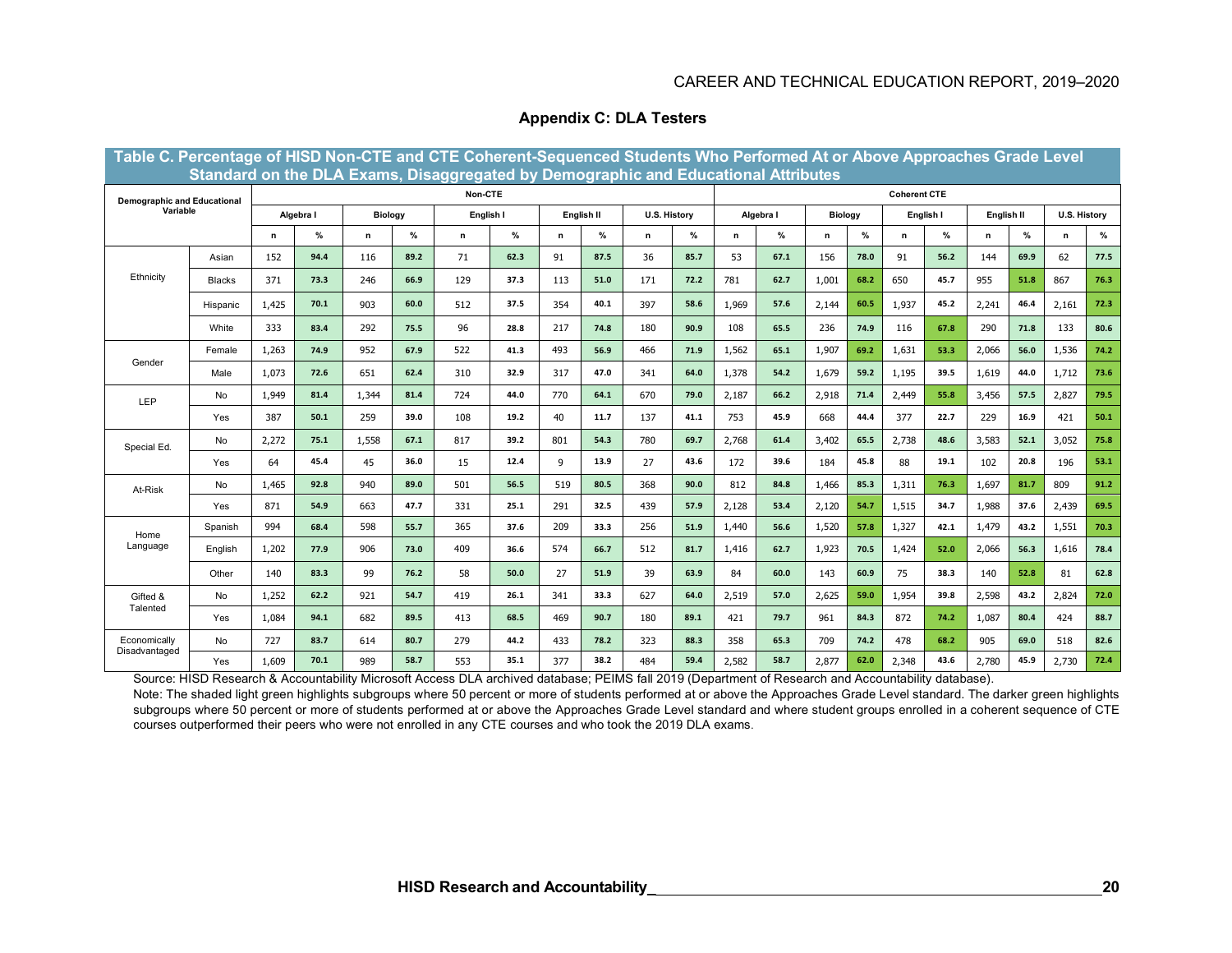## **Appendix D: CTE Certifications**

#### **Industry Certification**

Industry certification is a credential that validates the ability to perform certain basic tasks essential to a specific industry. These certifications are usually created by a specific company such as ACA (Adobe Certified Associate).

#### **License**

A license is a Texas government-issued certificate that indicates completion of a training program with a minimum number of hours and successful acquisition of basic skills essential for specific trades or professions. Examples would be a state-issued Cosmetology license or a Licensed Pharmacy Technician Trainee.

#### **Occupational Competency Assessment**

An occupational competency assessment is a technical skills assessment created by groups such as the A\*S\*K Business Institute, which contends that the student has mastered job-ready technical knowledge. Examples include the A\*S\*K Business Fundamentals test (basic skills in Human Resources) and NCCER Welding.

*Note: Other Houston ISD approved program-specific certifications, which are administered early for safety*  reasons or are needed to advance to the end of program certifications, are also available such as ServSafe; *NCCER-Core; CPR- infant and adult; OSHA; MOS and so on.*